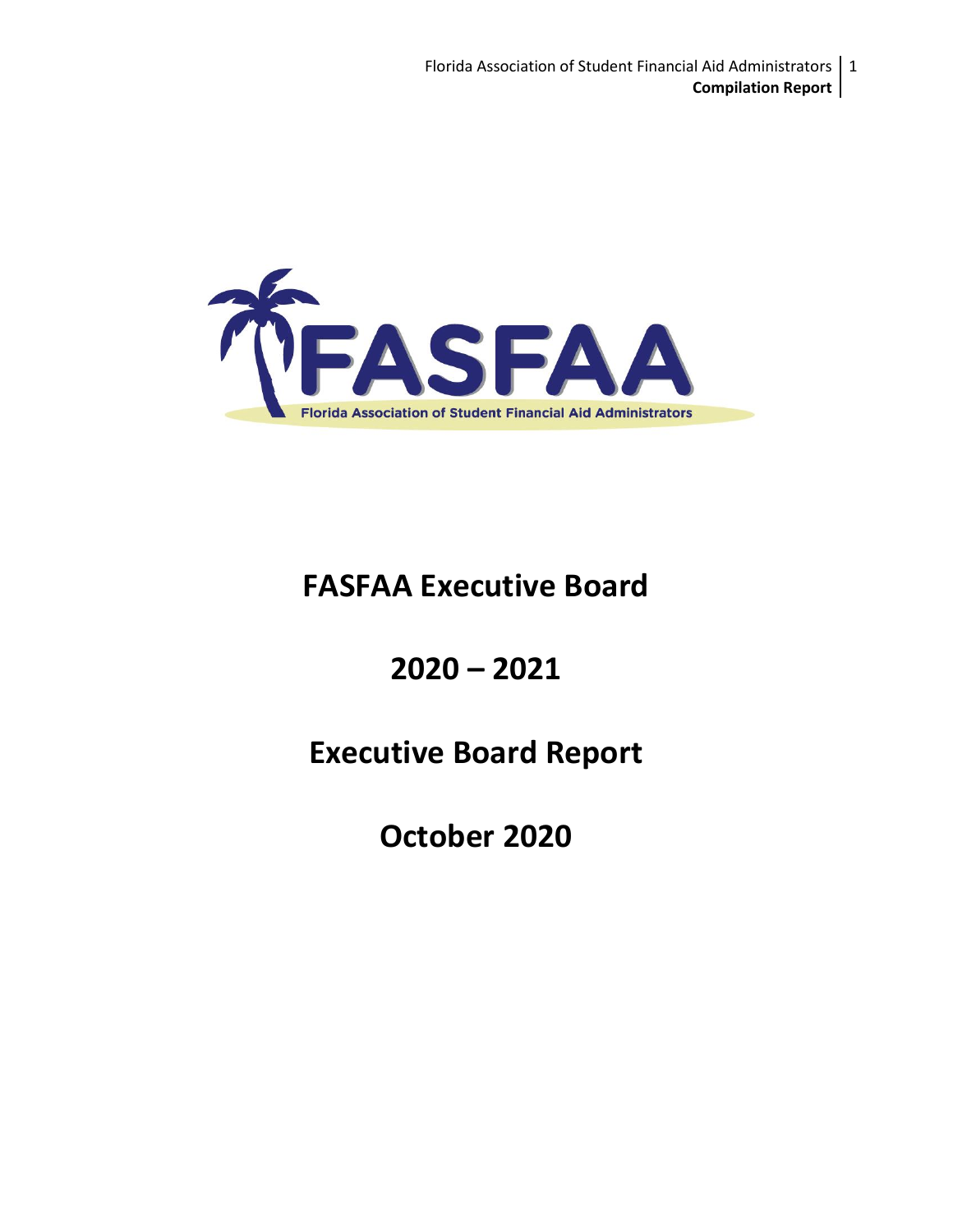| <b>Table of Contents</b> |  |
|--------------------------|--|
|                          |  |
|                          |  |
|                          |  |
|                          |  |
|                          |  |
|                          |  |
|                          |  |
|                          |  |
|                          |  |
|                          |  |
|                          |  |
|                          |  |
|                          |  |
|                          |  |
|                          |  |
|                          |  |
|                          |  |
|                          |  |
|                          |  |
|                          |  |
|                          |  |
|                          |  |
|                          |  |
|                          |  |
|                          |  |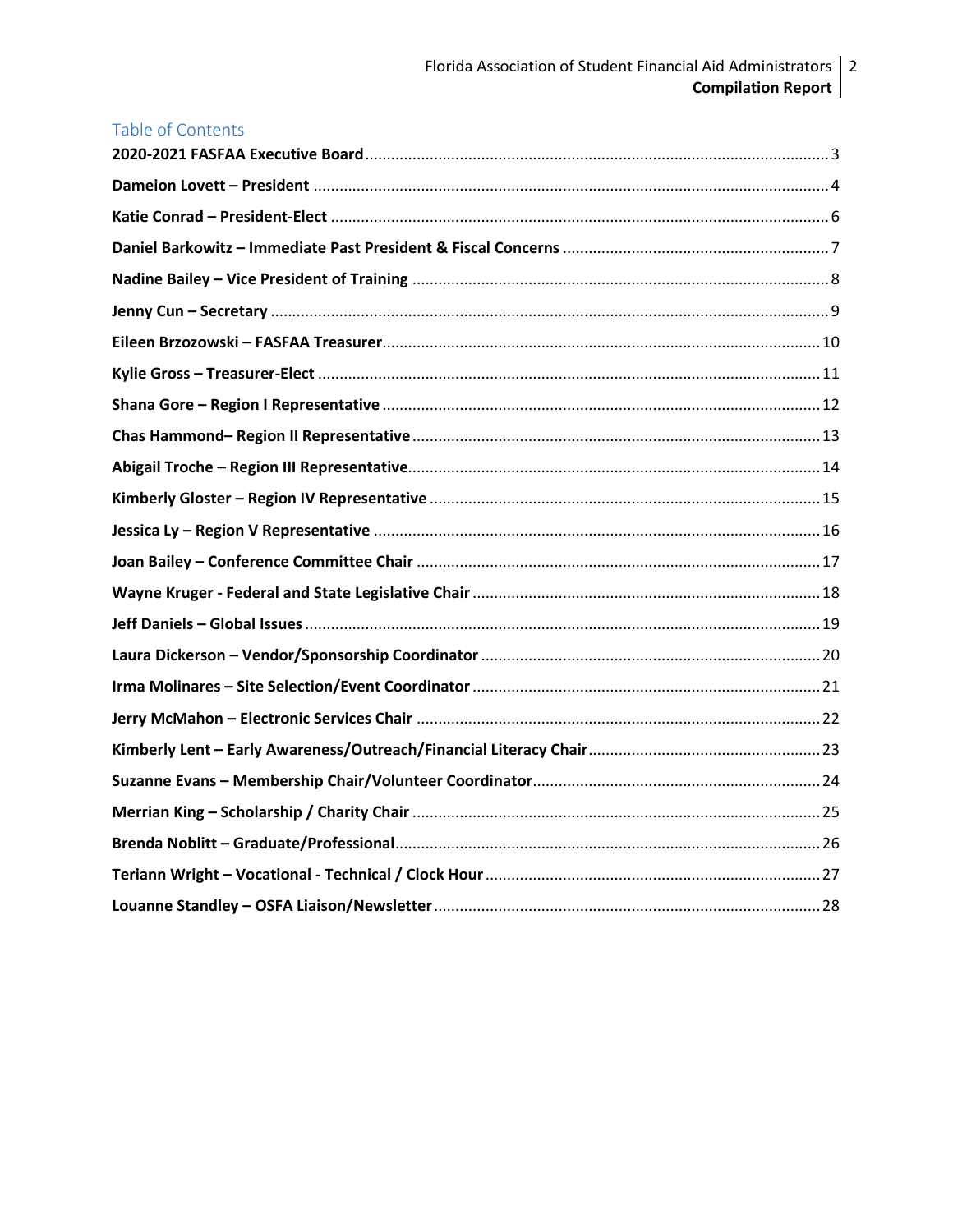# 2020-2021 FASFAA Executive Board

<span id="page-2-0"></span>

| <b>Elected Officers</b>                           |                       |  |
|---------------------------------------------------|-----------------------|--|
| President                                         | <b>Dameion Lovett</b> |  |
| <b>President-Elect &amp; Nominations</b>          | <b>Katie Conrad</b>   |  |
| Immediate Past President & Fiscal Concerns        | Daniel Barkowitz      |  |
| Vice President of Training                        | Nadine Bailey         |  |
| Secretary                                         | Jenny Cun             |  |
| Treasurer                                         | Eileen Brzozowski     |  |
| Treasurer-Elect                                   | <b>Kylie Gross</b>    |  |
| <b>Elected Region Representatives</b>             |                       |  |
| Region I                                          | Shana Gore            |  |
| <b>Region II</b>                                  | <b>Chas Hammond</b>   |  |
| <b>Region III</b>                                 | Abigail Troche        |  |
| <b>Region IV</b>                                  | Kimberly Gloster      |  |
| Region V                                          | Jessica Ly            |  |
| <b>Members At Large Appointments</b>              |                       |  |
| Conference Chair                                  | Joan Bailey           |  |
| Federal and State Legislative Chair               | Wayne Kruger          |  |
| <b>Global Issues Chair</b>                        | <b>Jeff Daniels</b>   |  |
| Vendor/Sponsorship Coordinator                    | Laura Dickerson       |  |
| Site Selection/Event Coordinator                  | Irma Molinares        |  |
| <b>Committee Chair Appointments</b>               |                       |  |
| <b>Electronic Services Chair</b>                  | Jeremiah McMahon      |  |
| Early Awareness/Outreach/Financial Literacy Chair | Kimberly Lent         |  |
| Membership Chair/Volunteer Coordinator            | <b>Suzanne Evans</b>  |  |
| Scholarship / Charity Chair                       | <b>Merrian King</b>   |  |
| Grad/Professional (Private/For Profit/Non-Profit) | <b>Brenda Noblitt</b> |  |
| Vocational-Technical/Clock Hour                   | <b>Teriann Wright</b> |  |
| <b>OSFA Liaison/Newsletter</b>                    | Louanne Standley      |  |
| <b>FASFAA Support</b>                             |                       |  |
| Bookkeeper                                        | <b>Gwyn Francis</b>   |  |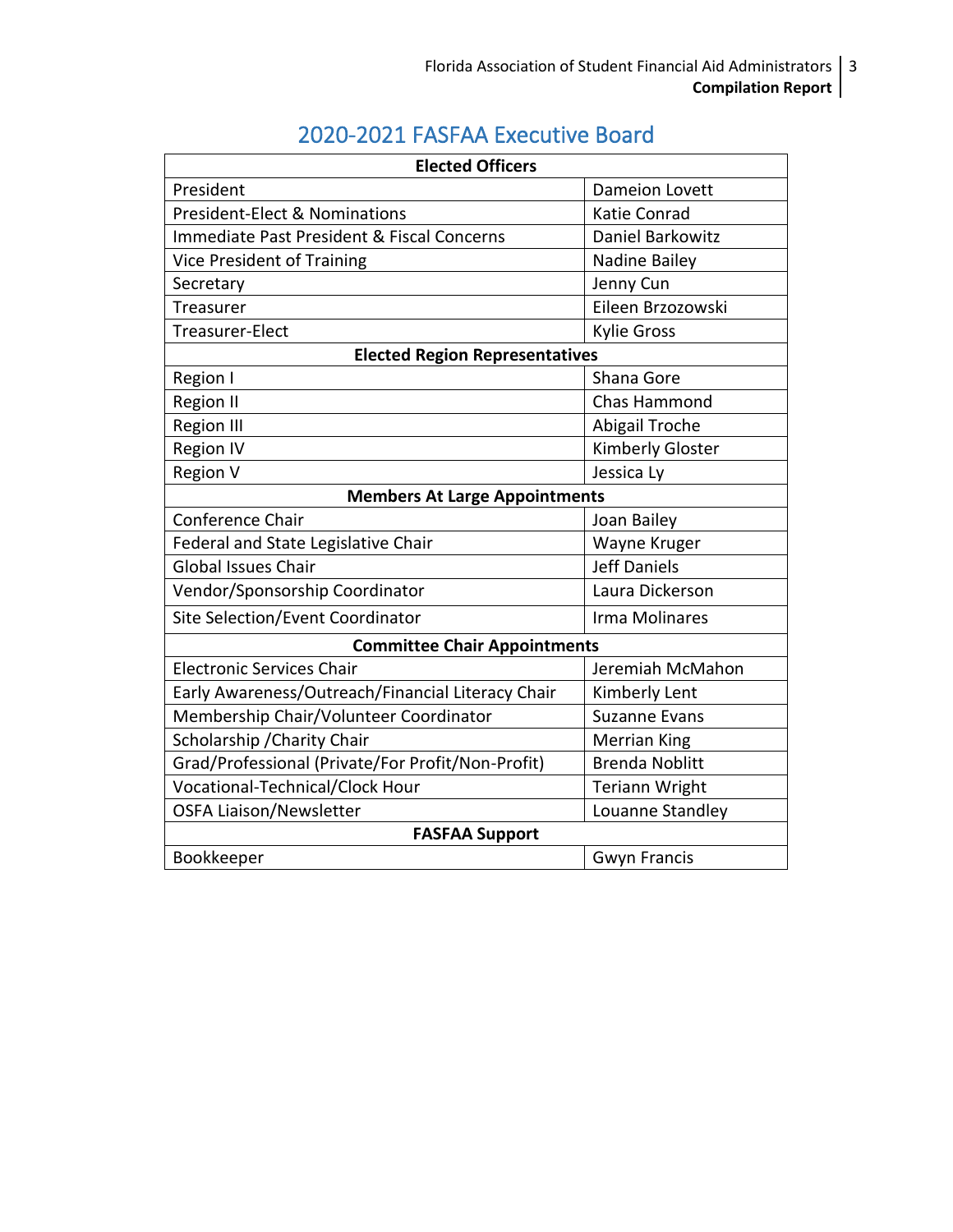# Dameion Lovett – President

Executive Board Report October 2020

### <span id="page-3-0"></span>*Why am I here?*

FASFAA's working theme for this year is *See the Possibilities, Expand Your Horizons.* This year has turned out to be one of the most difficult in the association's history with the COVID-19 global pandemic. During these turbulent times, it takes dynamic leadership to ensure that the financial aid profession remains strong and its administrators are well informed. We must also be a source of mentorship to those just beginning their careers in the field in order to ensure there are competent professionals ready to assume leadership roles as others retire and leave the profession.

#### *Goals*

- Ensure the voice of FASFAA is heard within the financial aid community; to put stories, names and numbers forward to provide the full picture of the important issues concerning financial aid in higher education. Be a strong advocate to represent FASFAA in legislative matters at the state and national levels
- Increase FASFAA's participation in supporting the Florida College Access Network to help high school students successfully complete the FAFSA.
	- $\circ$  Provide financial aid training for high school guidance counselors to assist in their preparation of college bound seniors in the financial aid process.
	- o Promote FAFSA awareness throughout the state by partnering with OSFA
	- o Partner with high school districts across the state to promote FAFSA completion
	- o Increase membership and facilitate the participation of members as volunteers.
- Create an open pipeline of members who can serve on committees to help further the completion of goals throughout the year.
- Provide additional training via executive board to members in order to help membership see the value of servant leadership; using this method to bring new and innovative individuals into the executive board.
- Continue to provide excellent webinar trainings to the membership

# *Accomplishments*

- Agreed to serve on SASFAA's Diversity Leadership Program Committee
- Designated task forces for the year to work on special projects
	- o Virtual Annual Conference
	- o P&P Appendix
	- o Website Review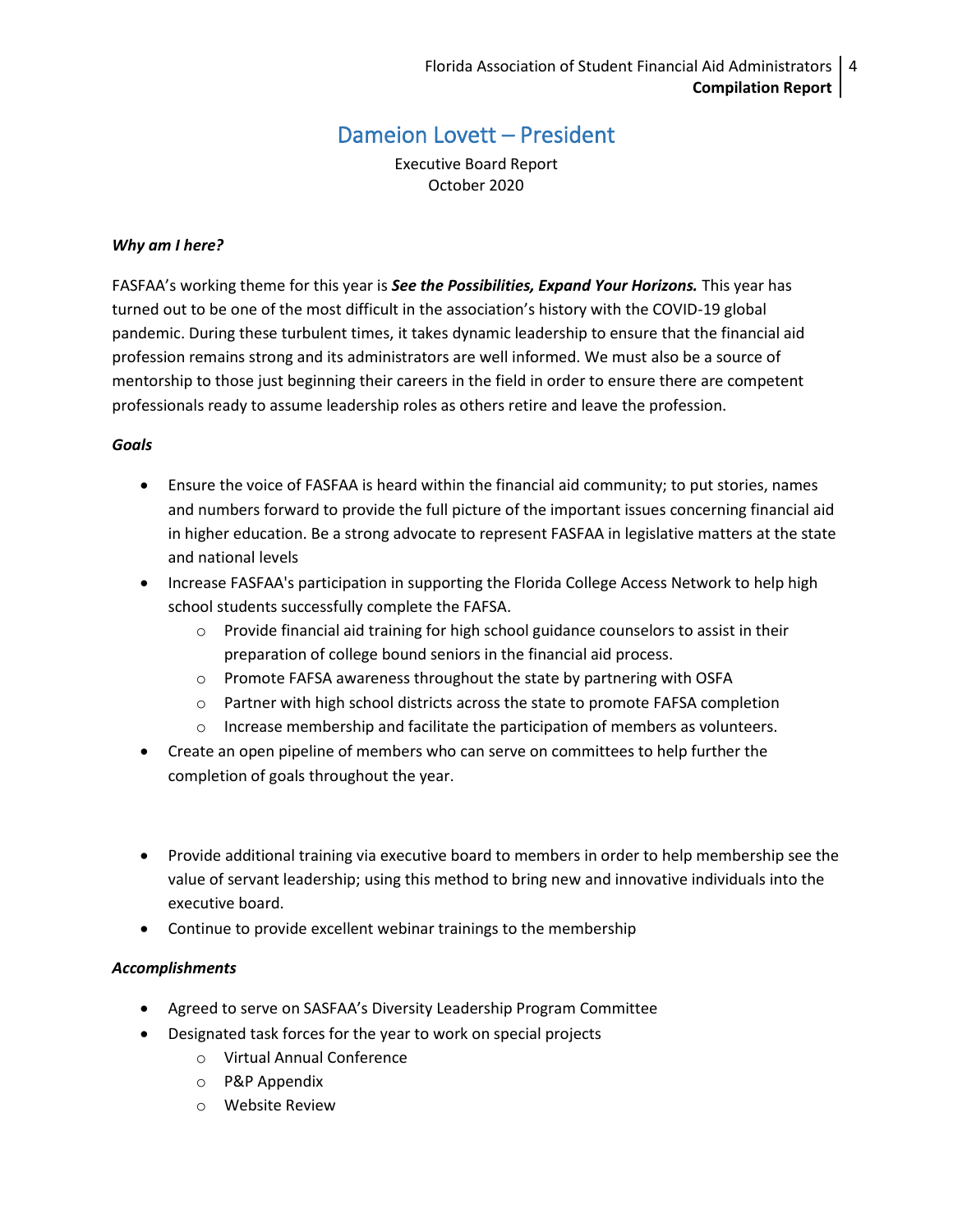- o LRSP
- Formalized Sponsorship Prospectus document for Business Partners
- Began restructuring of Business Partners page on FASFAA website
- Provided the conference theme **Sharing the Vision, Shaping the Future** and logo to the conference committee

- Attended two SASFAA Executive Board meetings, representing FASFAA
- Appointed Jeff Daniels to serve as FASFAA Global Issues chair to fill the seat vacated by Nadine Bailey's appointment to Vice-President of Training
- Nominated Jeff Daniels to serve as FASFAA representative on SASFAA's Global Issues Committee
- Nominated Wayne Kruger to serve as FASFAA representative on SASFAA's Legislative Issues committee
- Purchased NASFAA Online Events training materials to support FASFAA's training offerings of NASFAA credentials
- Renewing contract with LogMeIn for the GoToWebinar and GoToMeeting platforms
- Attended first three meetings with the Business Partners Advisory Board to ensure our partnership needs are being met for the year
- Met with UBS representatives to review FASFAA investment accounts
- Appointed Tracy Wiles, University of Tampa [\(twiles@ut.edu\)](mailto:twiles@ut.edu) and Sarina Babb, University of South Florida [\(sjohns10@usf.edu\)](mailto:sjohns10@usf.edu) to serve as the social media co-coordinators
- Appointed Kristina Chavers, University of Central Florida [\(kristina.chavers@ucf.edu\)](mailto:kristina.chavers@ucf.edu) and Heidi Goldsworthy, Stetson University [\(hgoldsworthy@stetson.edu\)](mailto:hgoldsworthy@stetson.edu) as webinar co-coordinators
- Appointed Jennifer Towers, University of Florida [\(towers82@ufl.edu\)](mailto:towers82@ufl.edu) to serve as the coordinator for the FASFAA LEAP Program
- Appointed Geof Stam, Keiser University [\(gstam@keiseruniversity.edu\)](mailto:gstam@kesieruniversity.edu) to serve as financial literacy coordinator
- Pete Hernandez [\(pedro.hernandez@fldoe.org\)](mailto:pedro.hernandez@fldoe.org) designated by Louanne Standley to produce the newsletter for FASFAA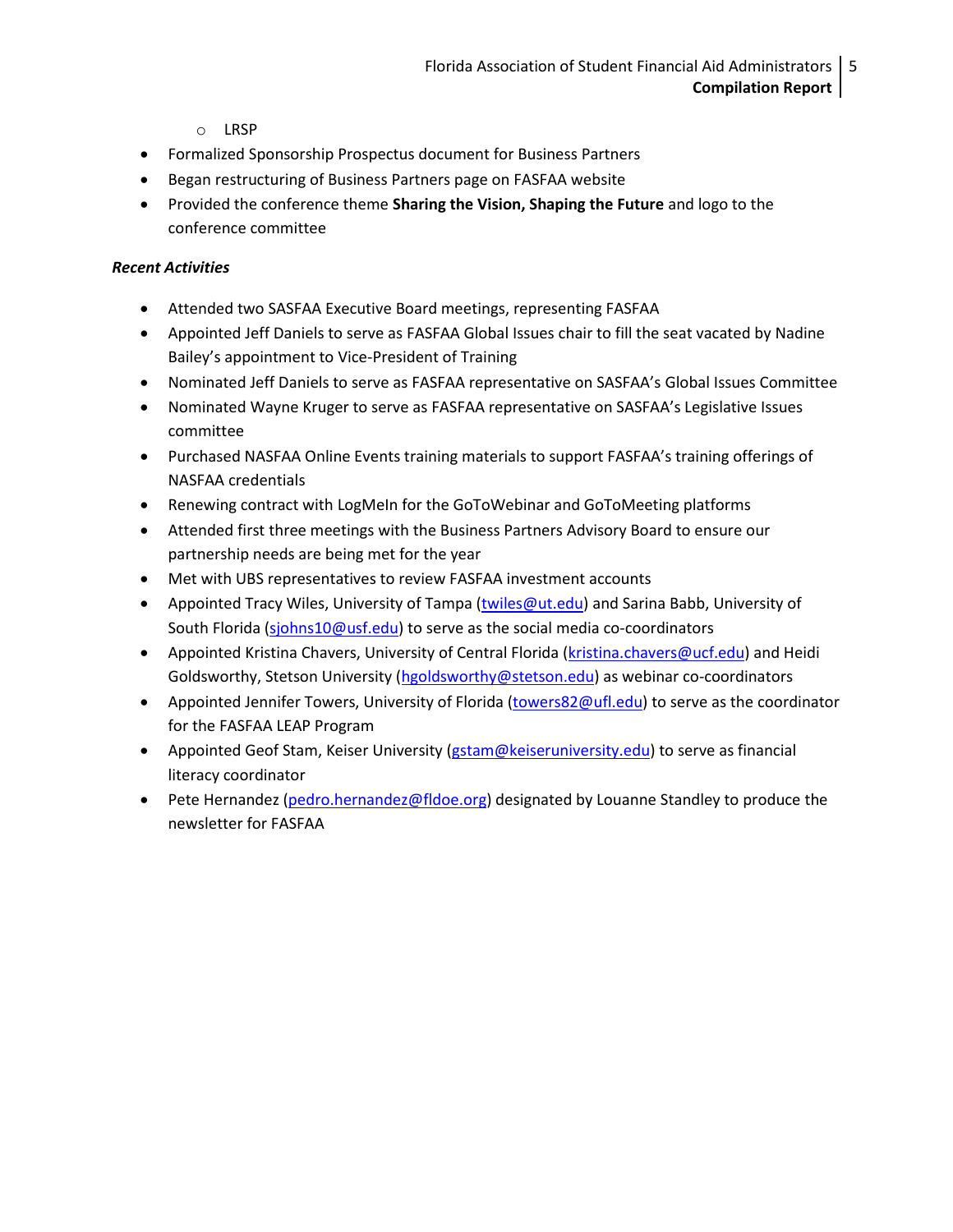# Katie Conrad – President-Elect

Executive Board Report October 2020

#### <span id="page-5-0"></span>*Why am I here?*

• The President-Elect is responsible for Nominations and Elections for the 2020-2021 year, to support our FASFAA President in achieving his goals and vision, and for learning everything possible to prepare for my year as FASFAA President.

#### *Goals*

- Encourage volunteerism and involvement of our membership and to ensure we have a strong pool of volunteers to fill all Executive Board positions
- Present a dual slate for all open positions on the ballot.
- Work closely with President Lovett to fulfill all of his goals for the year
- Participate on committees and taskforces to prepare a smooth transition to 2021-2022
- Begin revisions of the President's Guide to be completed at the conclusion of 2022

#### *Accomplishments*

• Requested update for the Elections webpage to delete 2019 election info and replace with the announcement of open positions for 2021-2022.

# *Recent Activities*

The Nominations Committee is a standing committee of the Association. It is chaired by the President-Elect and its members are the Regional Representatives. The elected positions open for the 2021-2022 year are: President-Elect, Secretary, Treasurer-Elect, Region 1 Representative, Region 3 Representative, and Region 5 Representative. Members interested in a nomination for an elected position should contact Katie Conrad, President-Elect.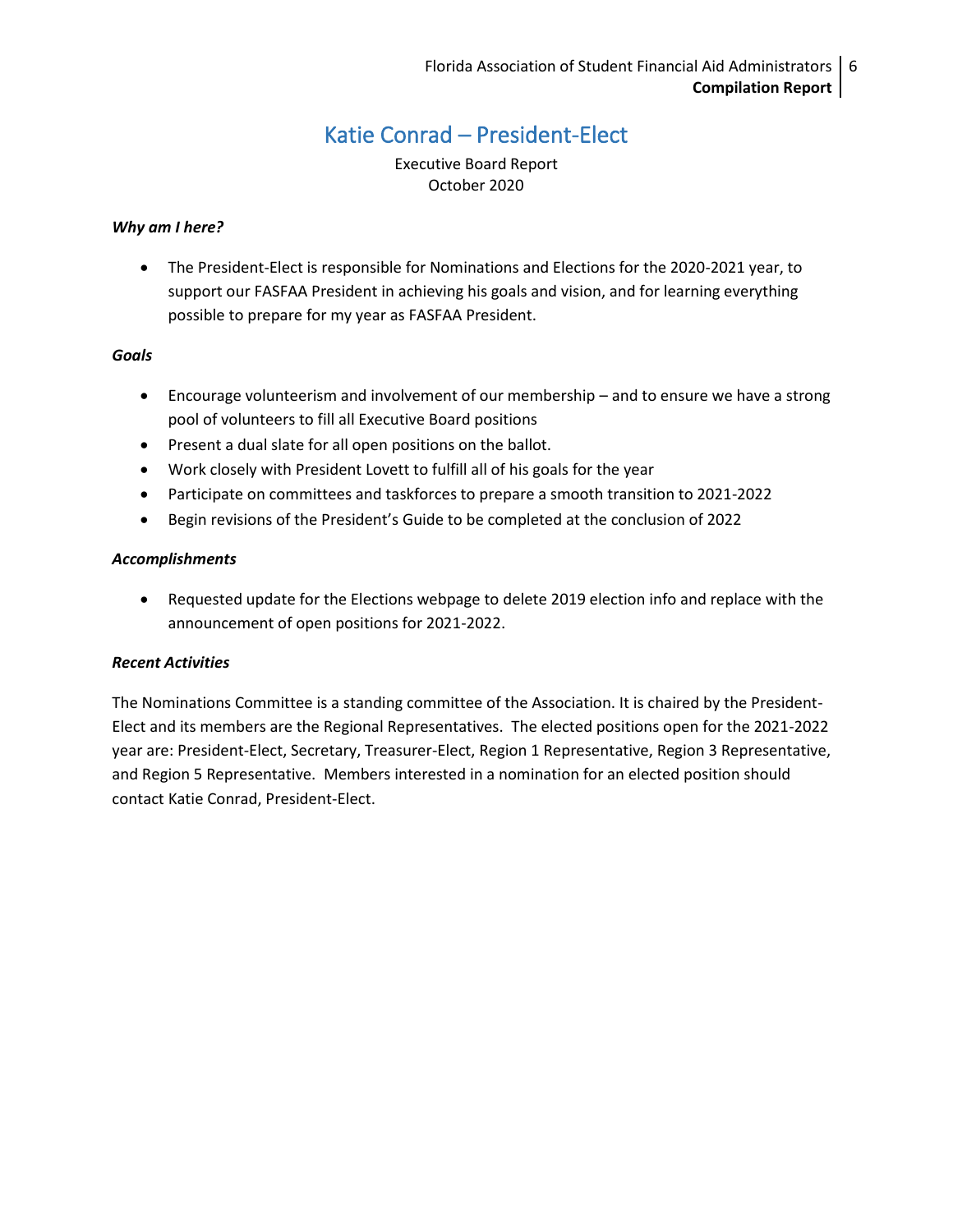# <span id="page-6-0"></span>Daniel Barkowitz – Immediate Past President & Fiscal Concerns

Executive Board Report October 2020

# *Why am I here?*

- As Past-President, my role is to support the President in the realization of his goals, and to help prepare the President-Elect for her year in leadership of FAFSAA.
- I have been asked to help with the leadership of the creation of our next Strategic Plan for FASFAA for 2021-2026.
- I will be providing ongoing technical support for the statewide / regional webinars, clock hour workshop and other workshops and webinars through the year.
- I will be working with the Budget Committee in creating and monitoring the finances and budget of the association.
- I will be leading the statewide Directors of Financial Aid Meeting.
- I will serve as a member of SASFAA's nominating committee and work as a planning and faculty member of the SASFAA Leadership Development program.
- I will lead and convene the Past-President advisory council.

# *Goals*

See above

# *Accomplishments*

- Worked with the President, Treasurer, Treasurer-Elect, President-Elect and other members of the Budget Committee to create a balanced budget for 2020-21 using two different projected models – one for an entire virtual year, one for a mixed year (part virtual and part in person).
- Established a working plan for the development of the strategic plan. Worked with our consultant to identify process, people and outcomes.
- Established the account structure for the GoToWebinar platform, and served as main technical consultant for delivery of the Virtual Clock Hour Workshop.

- Set up a Past Presidents Advisory Council meeting for 11/5/2020
- Designed the SASFAA Leadership Development logo, created the PowerPoint slide deck, chose a book for inclusion (Radical Candor), and will be delivering a session on Inclusive Leadership.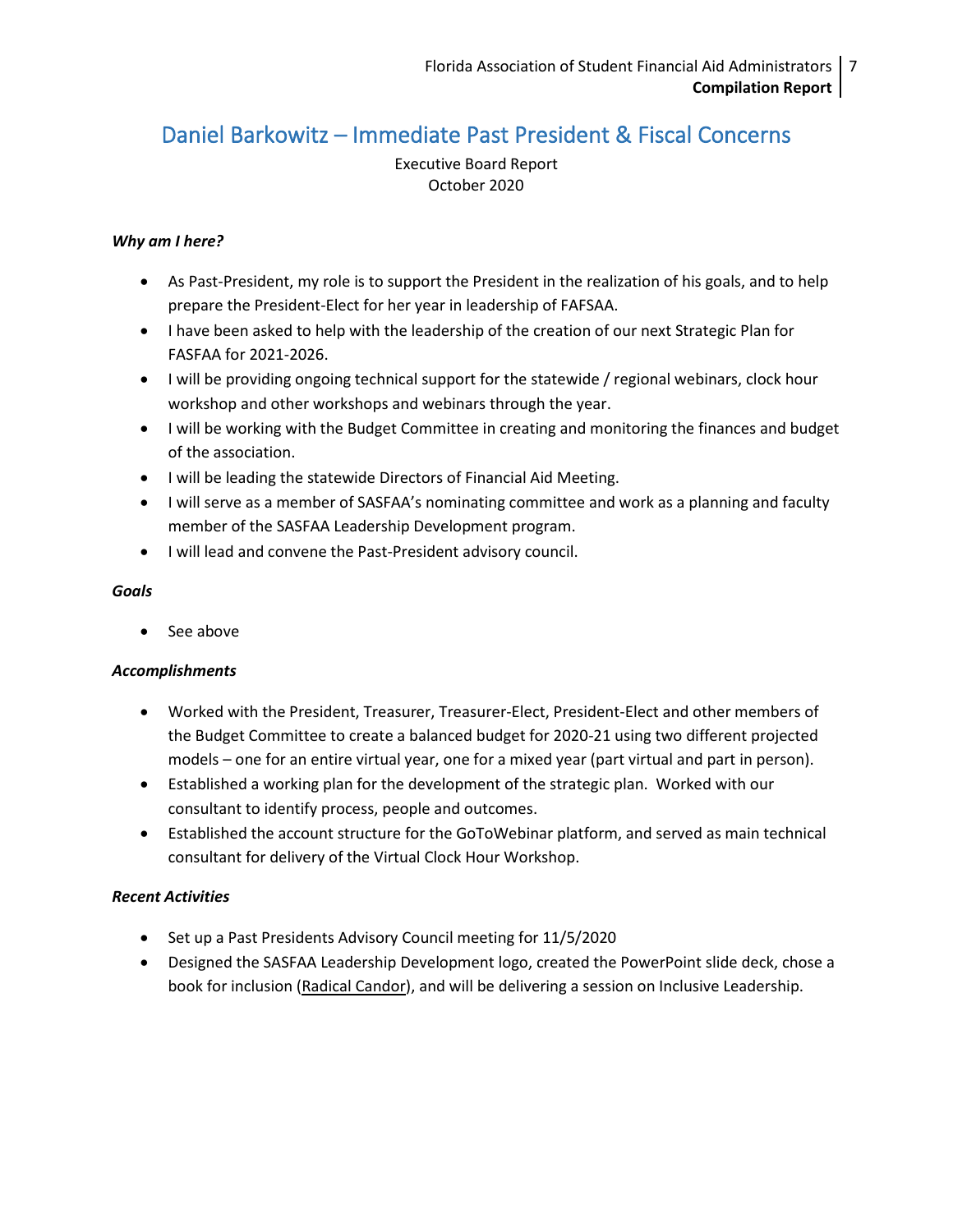# Nadine Bailey – Vice President of Training

Executive Board Report October 2020

# <span id="page-7-0"></span>*Why am I here?*

- To ensure that FASFAA members have access to training resources.
- To provide support to the Region Representatives in their trainings and workshops.
- Provide support to the webinars that FASFAA will provide throughout the year.
- To maintain the FASFAA Training Committee, provide updates and resources to all committee members.
- Assist with the trainings and sessions provided at the annual conference that addresses all areas for the FASFAA members and attendees.

#### *Goals*

- To provide an agenda for the annual conference that will attract attendees of all areas of financial aid.
- Continue to provide support of the various delivery methods of training modules to increase outreach to members.
- Provide support to FASFAA Training Committee and the Conference Committee. Act as a liaison between both.

# *Accomplishments*

•

- Regularly hold conference calls with the Training Committee, ensuring all Chairs are included and that updates are provided on a regular basis.
- Sent outreach to potential VIP presenters for the conference: DOE, OIG, VA, NCAA and OSFA.
- Created the call for proposals for the conference form for the website.
- Will send the call for proposals for the membership shortly.
- Going to work with the Membership Chair to update the volunteer form to try capture more members that are willing to offer training, especially NASFAA credentials.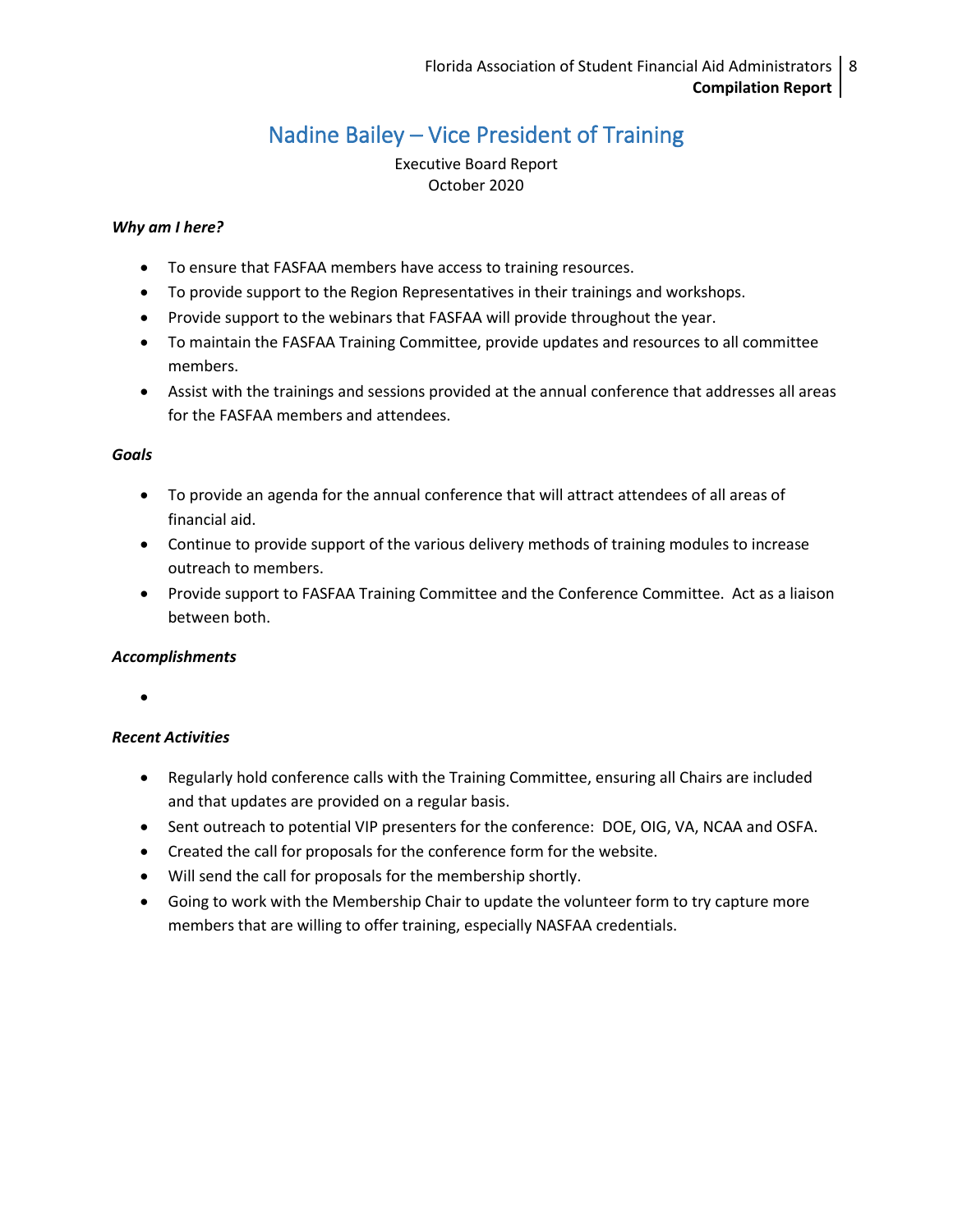# Jenny Cun – Secretary

Executive Board Report October 2020

#### <span id="page-8-0"></span>*Why am I here?*

- Assist the executive board with communications and reporting responsibilities
- Record minutes for each meeting and distribute to executive board members for approval

#### *Goals*

- Keep all executive board members with up-to-date information on board communication
- Send out compilation reports, meeting minutes and board meeting agendas prior to each board meeting

#### *Accomplishments*

- Send out necessary documentation to board members for upcoming meeting
- Complete all meeting minutes for board approval

- Attended monthly meetings as part of Grad/Prof committee
- Updated document for directions to subscribe to FASFAA E-Lists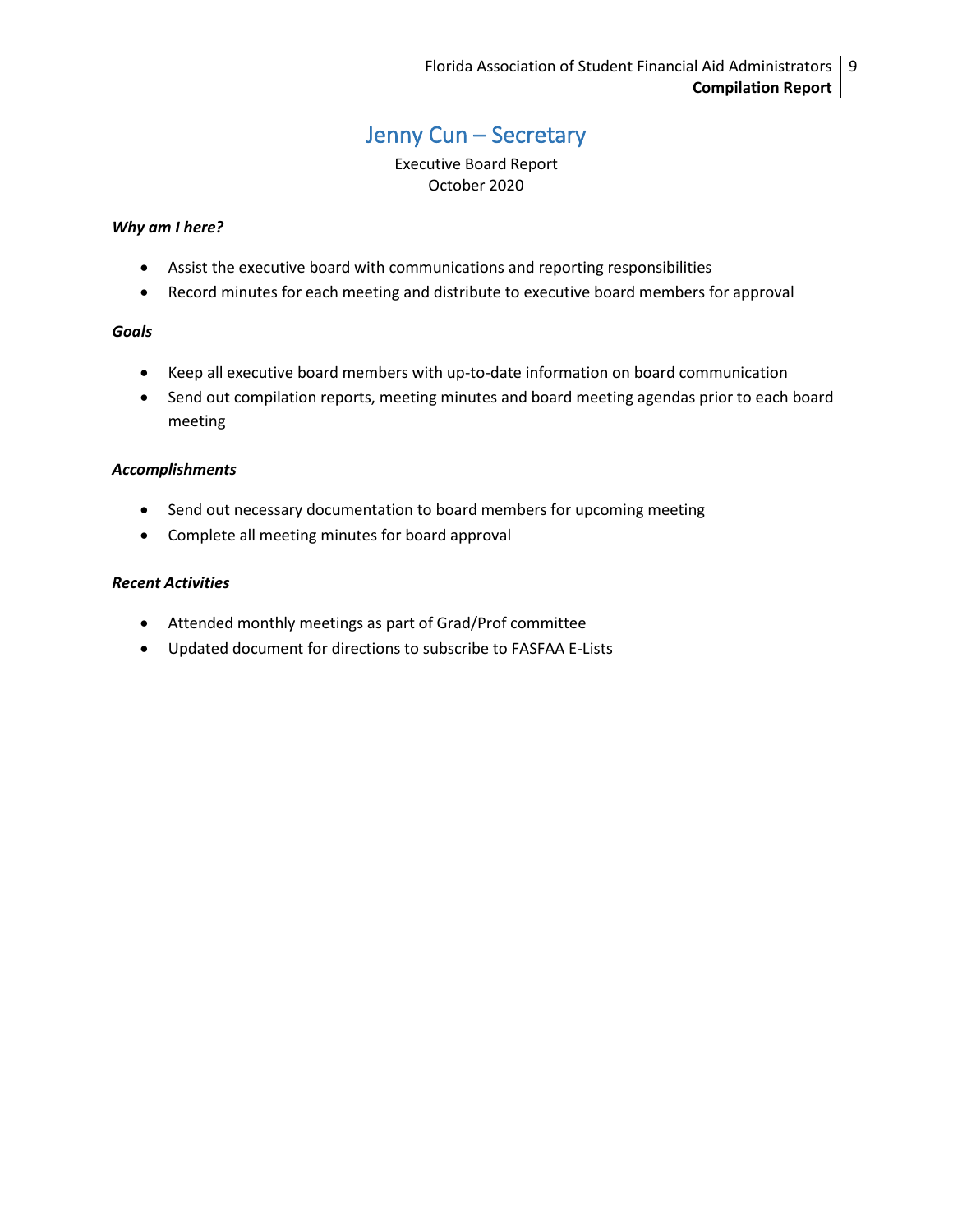# Eileen Brzozowski – FASFAA Treasurer

Executive Board Report October 2020

### <span id="page-9-0"></span>*Why am I here?*

• To serve FASFAA.

#### *Goals*

- 1. Finish review Policies & Procedures started last year and make any necessary recommendations for revisions.
- 2. Finish documentation of SOPs and delineation of duties among bookkeeper, treasurer, and treasurer-elect.
- 3. Provide relevant financial information as FAFSAA needs to make decisions about pivoting its activities due to COVID-19 restrictions.

#### *Accomplishments*

• Monthly reconciliation complete through October.

### *Recent Activities*

• See above.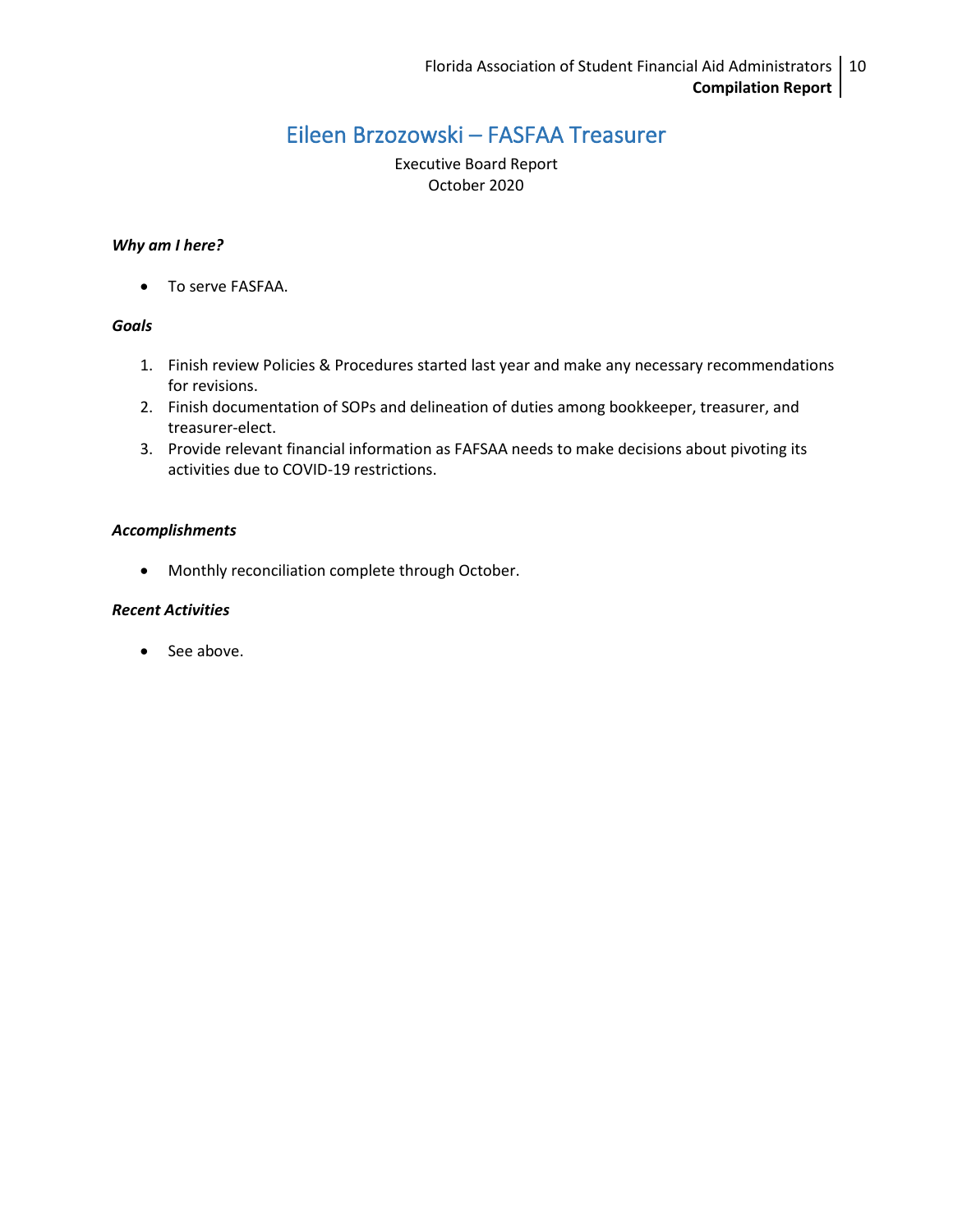Florida Association of Student Financial Aid Administrators | 11 **Compilation Report**

# <span id="page-10-0"></span>Kylie Gross – Treasurer-Elect

Executive Board Report October 2020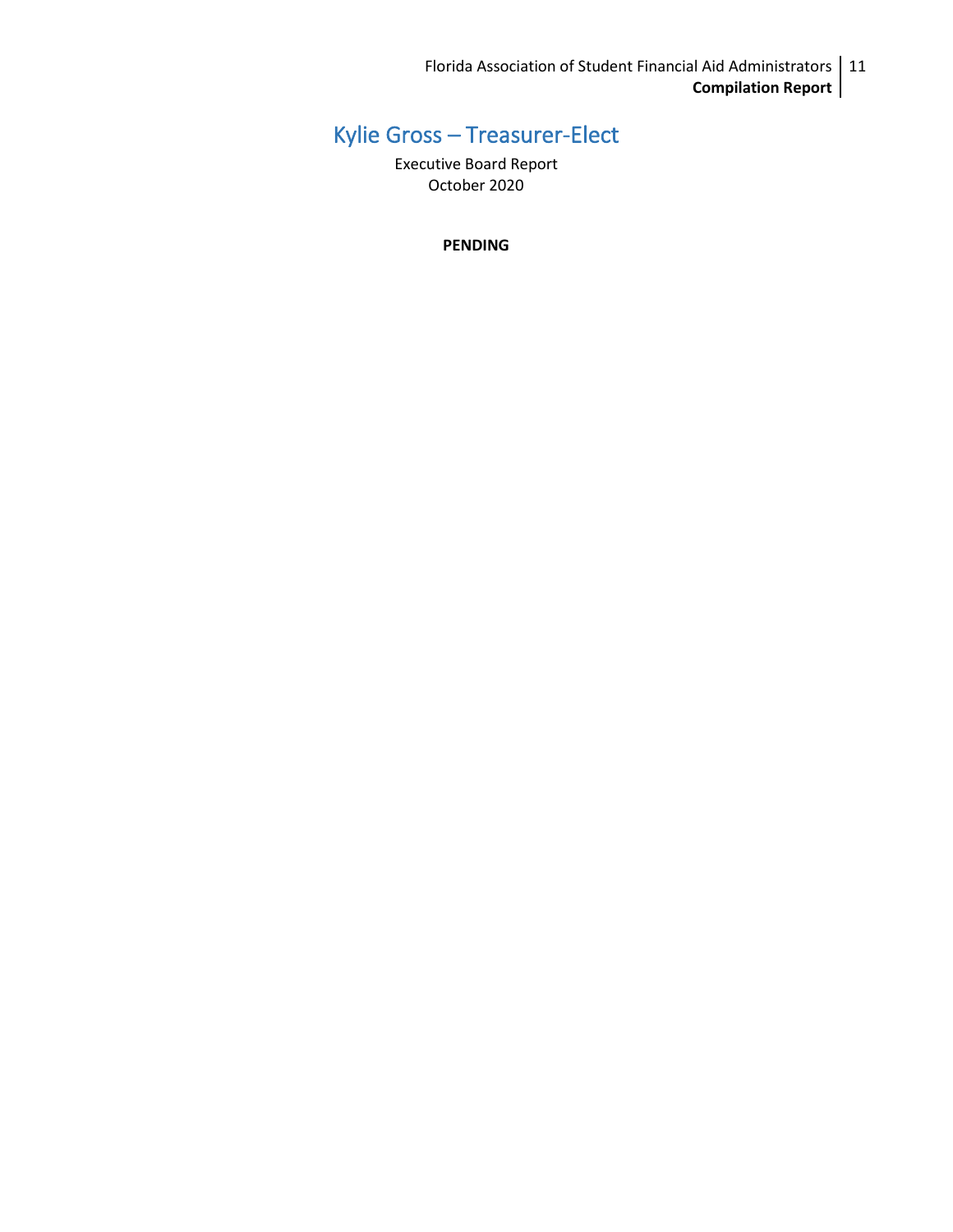# <span id="page-11-0"></span>Shana Gore – Region I Representative

Executive Board Report October 2020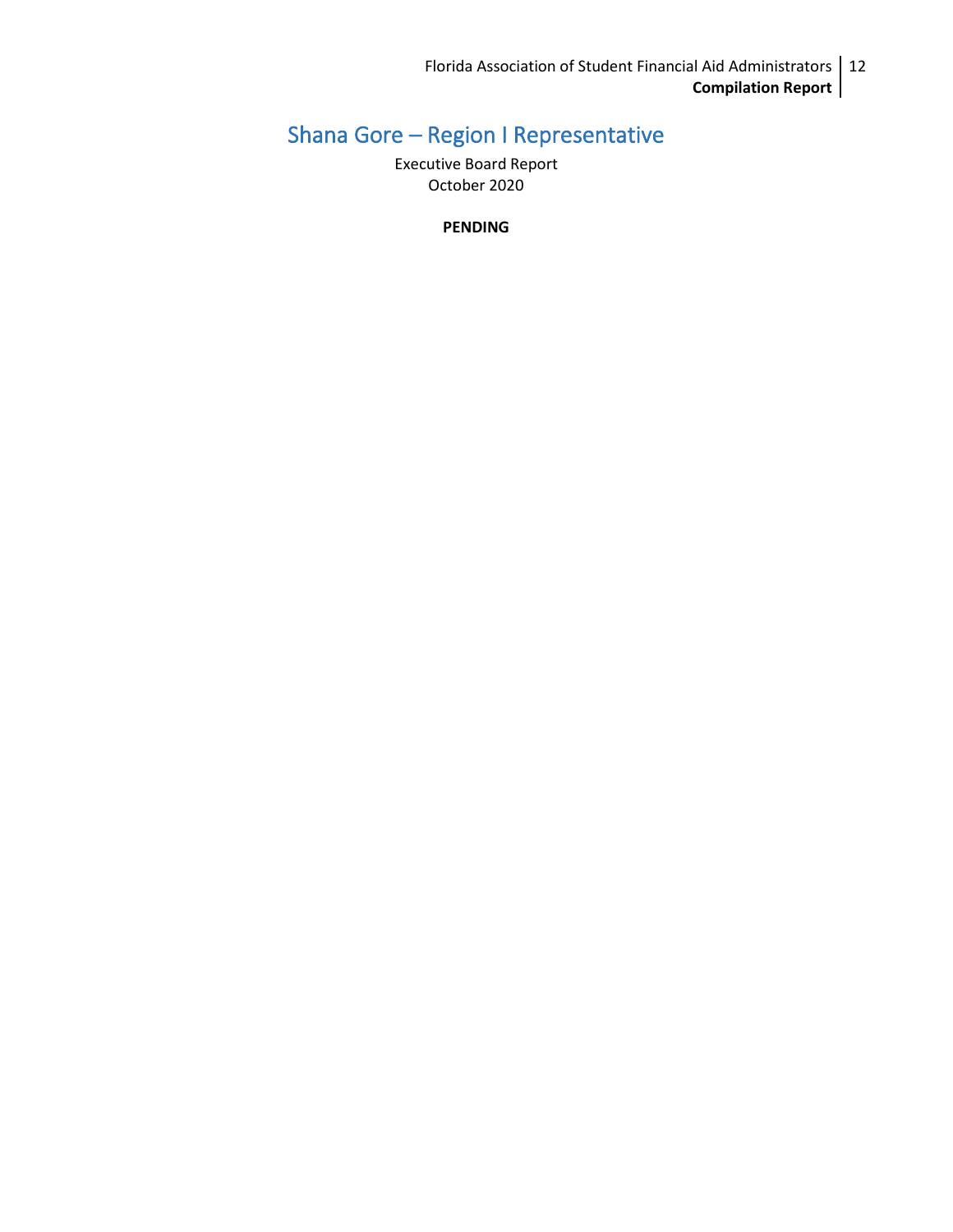# Chas Hammond– Region II Representative

Executive Board Report October 2020

#### <span id="page-12-0"></span>*Why am I here?*

• I am here to serve the members of FASFAA Region II by facilitating high-caliber training and credentialing opportunities, fostering connections between institutions and financial aid professionals, and bolstering membership and participation in the association.

#### *Goals*

- Recruit volunteers within Region II
- Facilitate at least one NASFAA credential training workshop every year
- Provide effective and regular communication and updates to Region II members
- Actively participate in executive board phone calls and meetings

#### *Accomplishments*

• Collaborated with all Region Representatives to plan two NASFAA credentialing workshops for Fall 2020 that are open to the entire association

- Contacted colleagues regarding presenting at future region workshops
- Updated Region II website
- Cross-trained with the webinar co-chairs to learn the technical aspects of GoToWebinar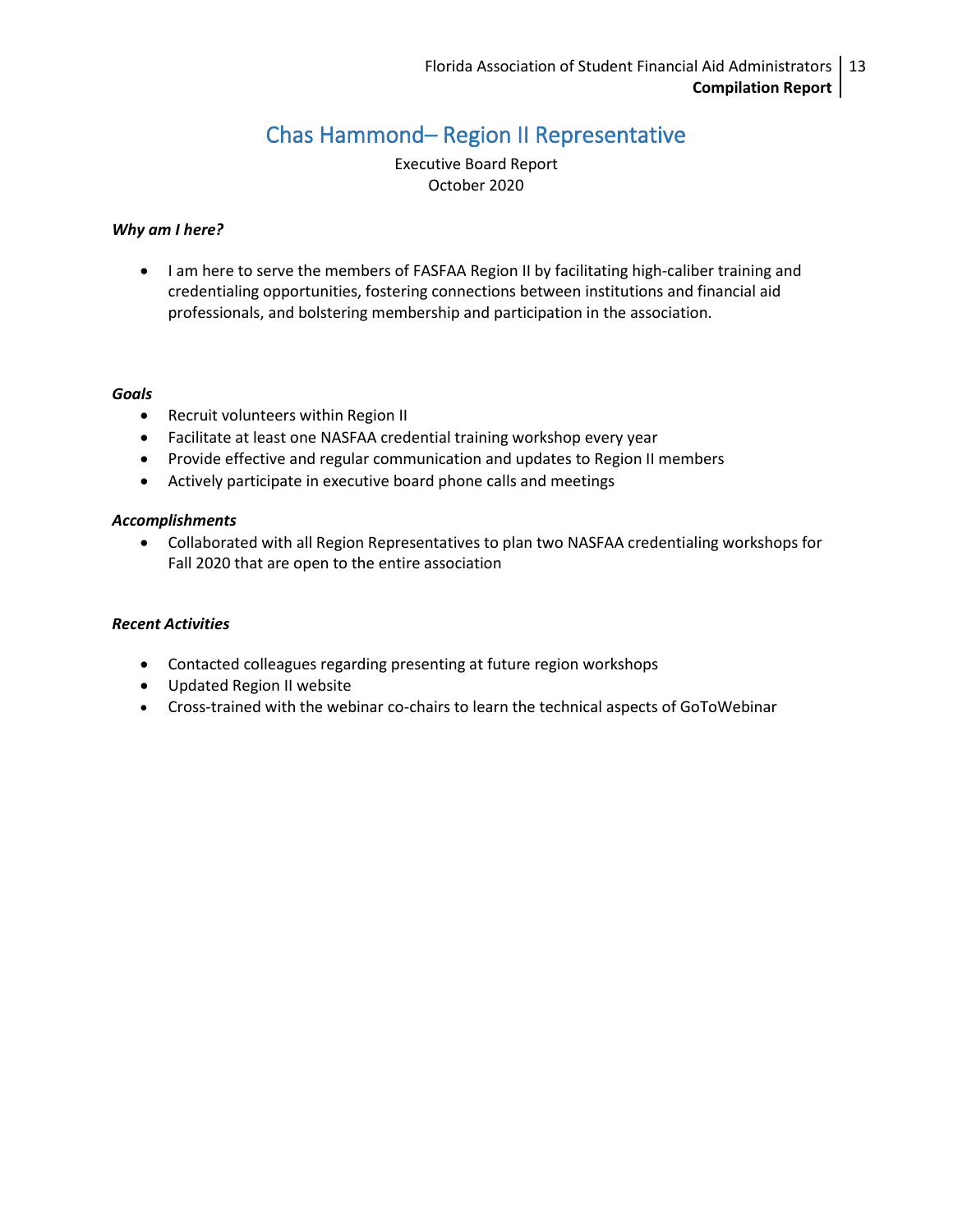# Abigail Troche – Region III Representative

Executive Board Report October 2020

### <span id="page-13-0"></span>*Why am I here?*

• To be part of an association that is working diligently in providing webinars and workshops to benefit and support of the Florida Financial Aid community in these challenging times.

#### *Goals*

- Professional Growth
- Develop relationships in the FA community

# *Accomplishments*

- Learn how to and support virtual workshops and trainings for all FASFAA members.
- The association has come together to adjust to the current environment but still continuing to support the community with trainings and workshops
- Have developed new great relationships in our FA community
- Have broaden my understanding and commitment of being part of an association

- Participate in different Board activities
- Review and research on the different FA program updates
- Learned the use of different portals to provide virtual workshops
- Understand the NASFAA credential policies to be able to offer his benefit to our FASFAA members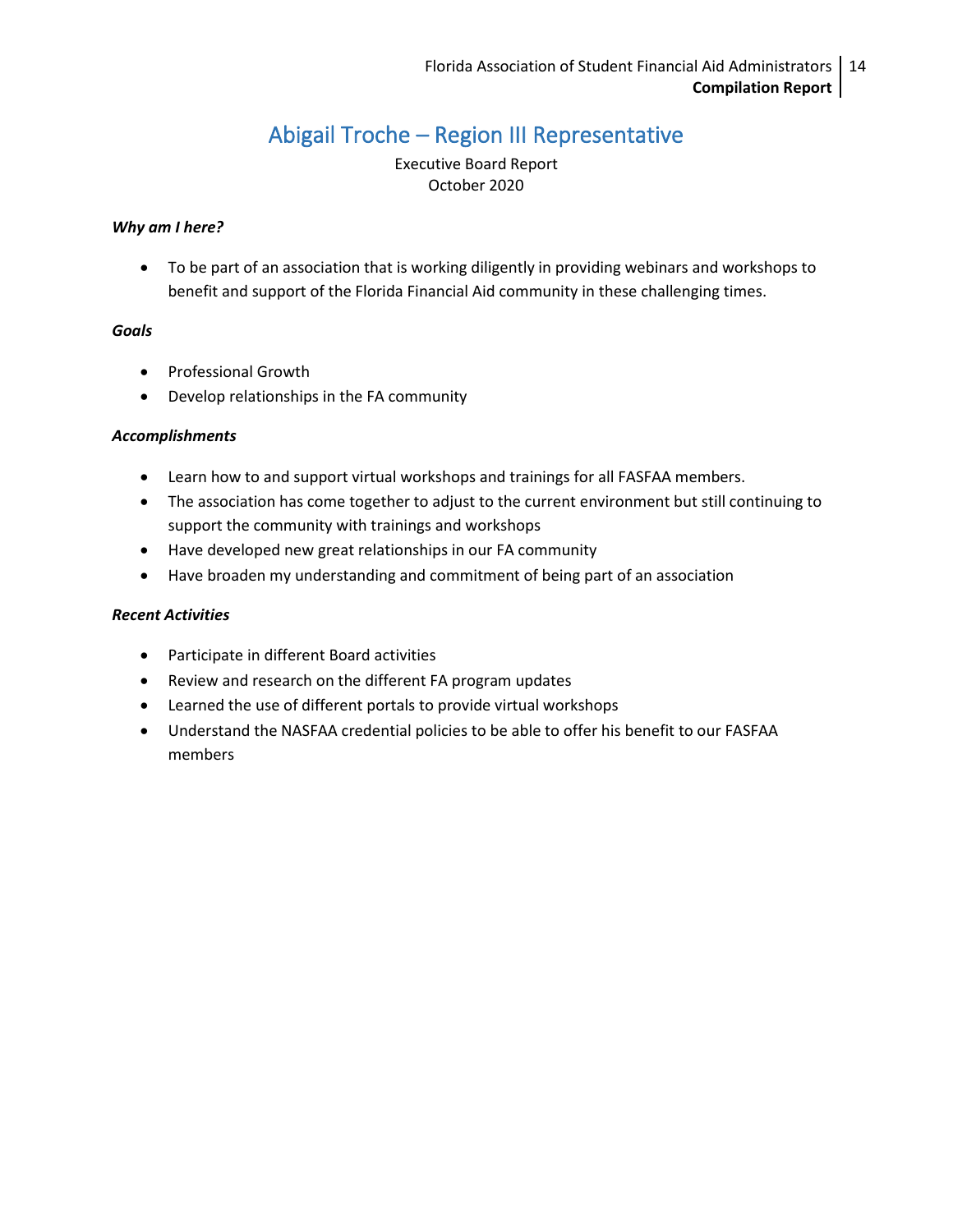# Kimberly Gloster – Region IV Representative

Executive Board Report October 2020

# <span id="page-14-0"></span>*Why am I here?*

- To serve as a voice and a resource for Region IV members and the executive board, while also supporting the mission of FASFSAA.
- To assist with coordinating and facilitating training opportunities that develop and maintain professional standards throughout the FASFAA community
- To challenge myself to seek new opportunities for professional growth, and to improve my abilities so that I can best assist in improving the abilities of my region.

# *Goals*

- Coordinate training that offers NASFAA credentialing opportunities.
- Communicate with Region IV purposefully.
- Support FASFAA organizational goals and activities.
- Maintain and possibly increase membership during the challenging times of COVID-19.

#### *Accomplishments*

- Assisted as an organizer in conducting the first virtual Statewide Fall Workshop, which replaced the historical Fall Regional Workshop.
- Submitted an article for the FASFAA Newsletter on behalf of all regions
- Maintained communication with current, past and new members by checking in via email, and by providing advice on financial aid and FASFAA related topics to those who seek.
- Encouraged past FASFAA members to renew membership by highlighting the importance and benefits of maintaining an active status.
- Welcomed new members into the Region IV and FASFAA community.

- Updated the Region IV Website
- Cross-trained with the webinar co-chair to learn more about GoToWebinar
- Served as an organizer in conducting two Fall Statewide Workshops which offered NASFAA credentialing opportunities
	- o R2T4 (October 16)
	- o Professional Judgement (November 13)
- Served as a member on the Virtual Conference Task Force (project completion: TBD)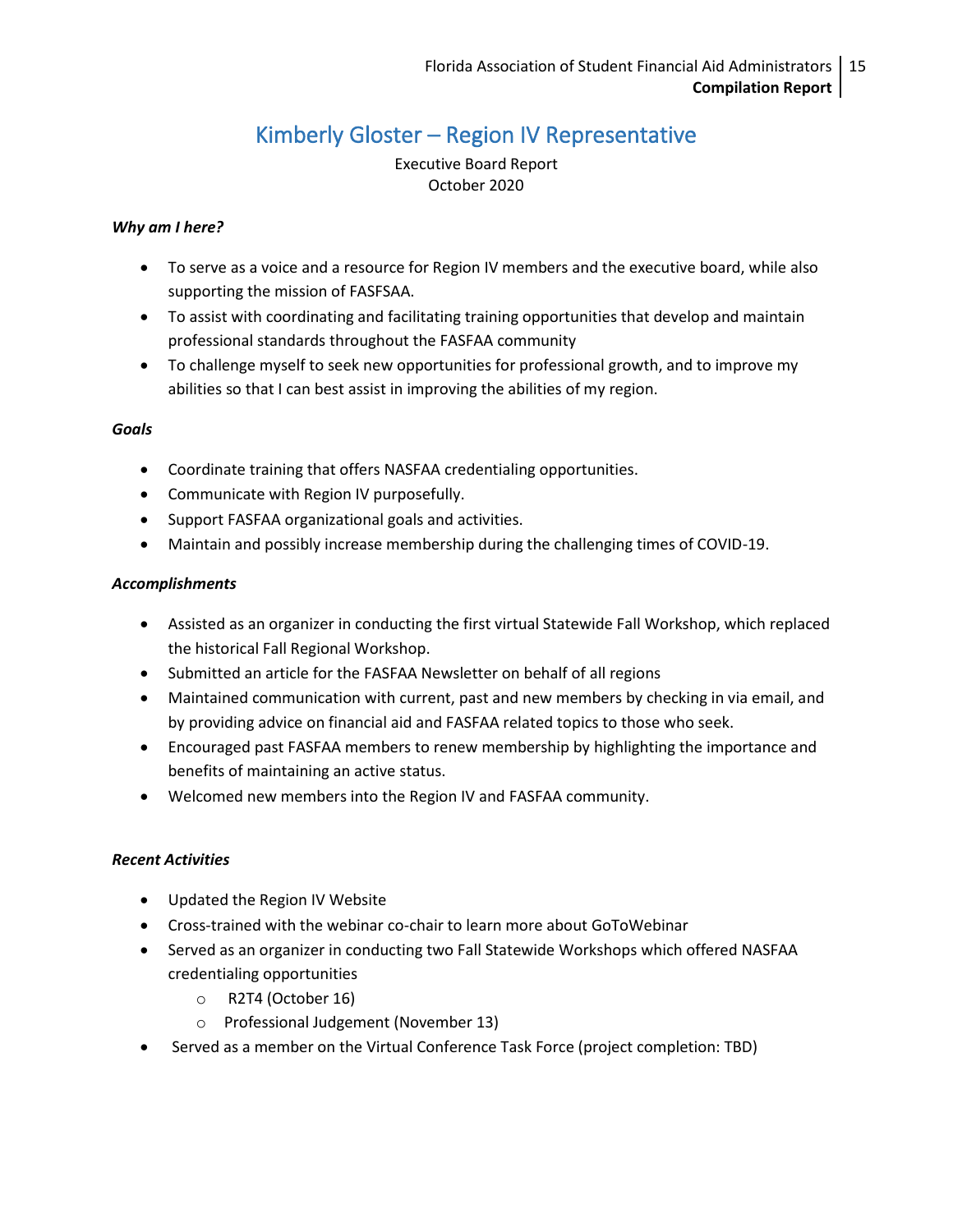# Jessica Ly – Region V Representative

Executive Board Report October 2020

# <span id="page-15-0"></span>*Why am I here?*

- To create effective and exciting learning opportunities among higher education administrators.
- To promote collaboration and learning opportunities among professionals.
- To incentivize curiosity and interest in what we do in FASFAA, as well as to enable financial aid professionals to get involved.
- To welcome a diverse workforce into FASFAA as we work to promote the growth of the association.

# *Goals*

- Recruit volunteers into FASFAA.
- Provide at least one NASFAA credential training workshop every year.
- Provide the highest quality of assistance to Region V members and non-members.
- Communicate with Region V often and purposefully.
- Actively participate in Board Member Calls and Meetings.
- Continue to support FASFAA in all of the association's goals and activities.

# *Accomplishments*

- Assisted with organizing and hosted a Statewide Fall 2020 FASFAA Workshop
	- o Go to Webinar platform used
	- o On average 82 attendees were logged in
	- o 1 credential presentation: Return of Title IV Funds

- Planning the second virtual Statewide Fall 2020 Workshop
	- o Date: Friday, November 13, 2020
	- o Credential: Professional Judgment
	- o Platform: Go to Webinar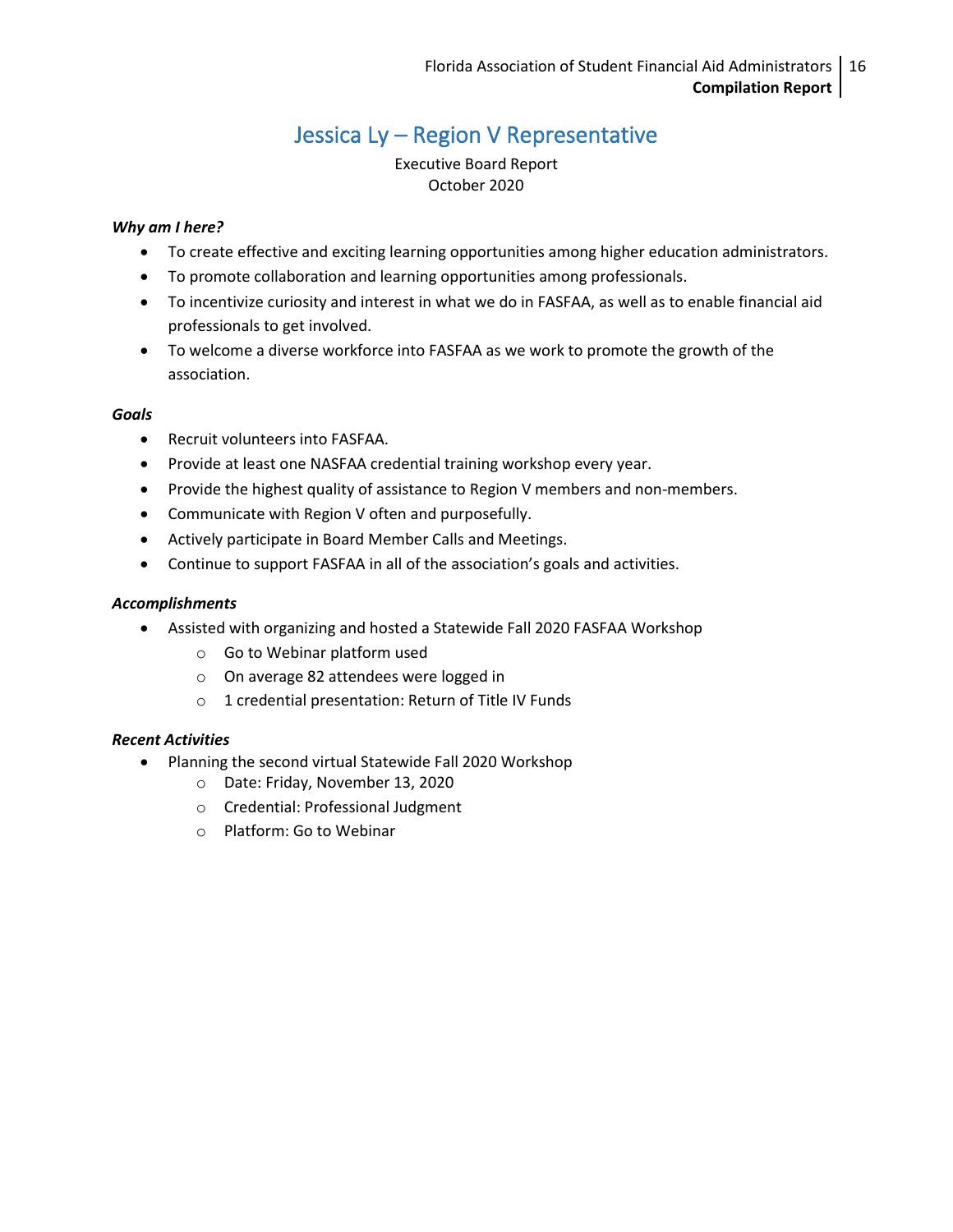# Joan Bailey – Conference Committee Chair

Executive Board Report October 2020

# <span id="page-16-0"></span>*Why am I here?*

I am here because I want to serve and give back to my profession, I want to help others develop knowledge and skills that empower them to make better contributions to the students we serve. I believe that I can continue to bring a fresh perspective to the organization. I have enjoyed what I have done and enjoyed working with the members of the organization.

#### *Goals*

- To lead and serve with integrity and excellence
- To continue to support, training, advocacy and professional development of FASFAA's members
- Work closely with all broad members to carry out the activities of the association
- Lead the conference committee to plan and facilitate the 2021 annual conference

# *Accomplishments*

- Conference planning has begun:
	- o Conference logo chosen
	- o Developed a conference planning activity guideline and disseminate to the members of the conference committee.
	- $\circ$  Coordinated with the members of the committee and provide oversight to ensure all duties are being carried out to ensure a successful conference.
	- o Conference charity has been selected

# *Recent Activities*

• Two conference committee meetings have been held, next meeting will be held on 11/6/2020. The VP is working on getting the call for session proposals out. Conference website is being work on as well as sponsorship solicitation and guest speaker search is being conducted.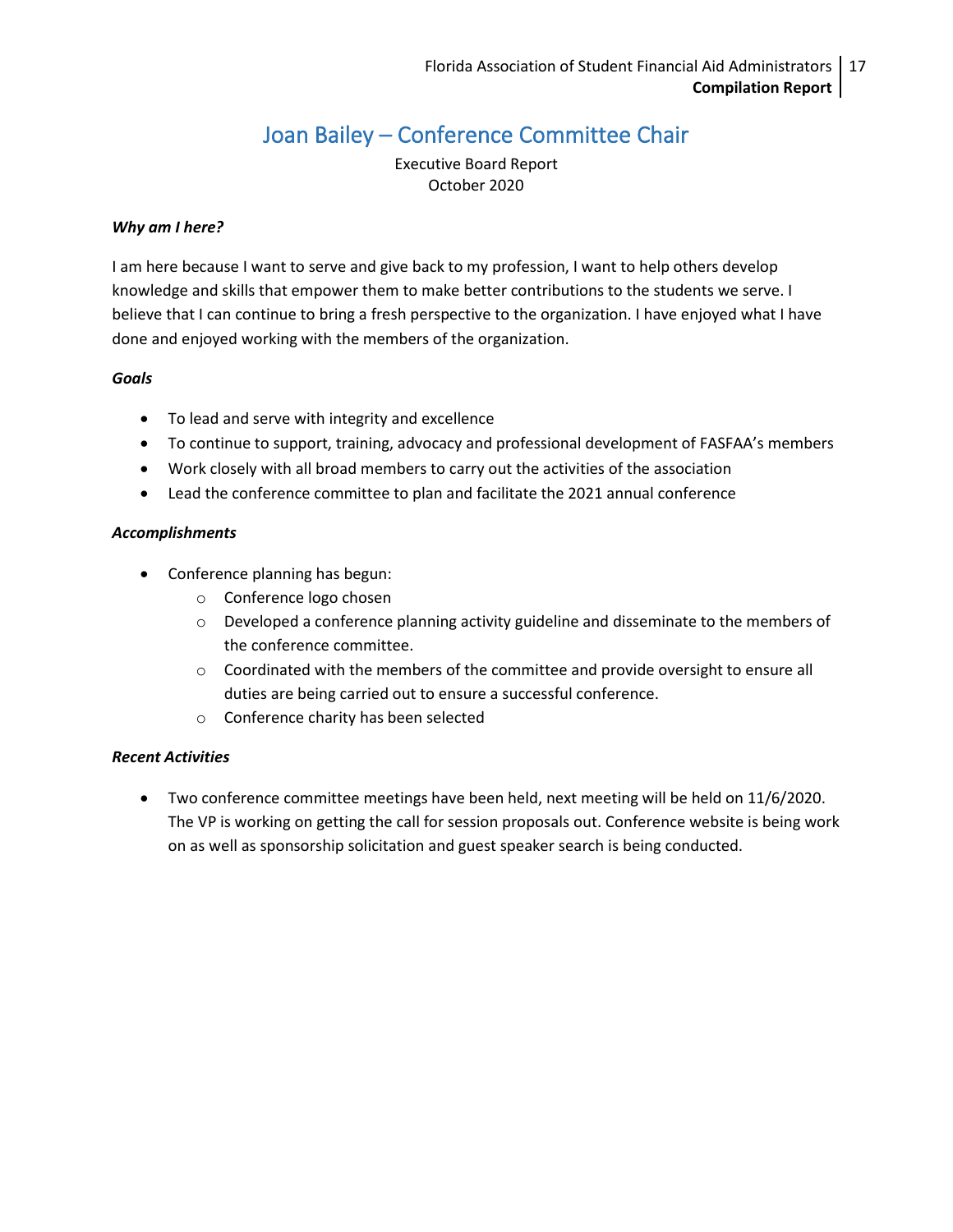# <span id="page-17-0"></span>Wayne Kruger - Federal and State Legislative Chair

Executive Board Report October 2020

### *Why am I here?*

• Support the association, continue to provide updated information to the membership and provide history to the board in its decision making.

#### *Goals*

- Increase the activity of legislative relations activity to members.
- Have an increase of state activity to the membership so that the association can take a more active role in state legislative activity when it occurs.

#### *Accomplishments*

- Continued to send out updates on legislative relations form IFAP, NASFAA, and other sources
- Joined the SAFAA legislative relations committee

#### *Recent Activities*

• Sending out updates via the list serve, very little legislative activity at this time.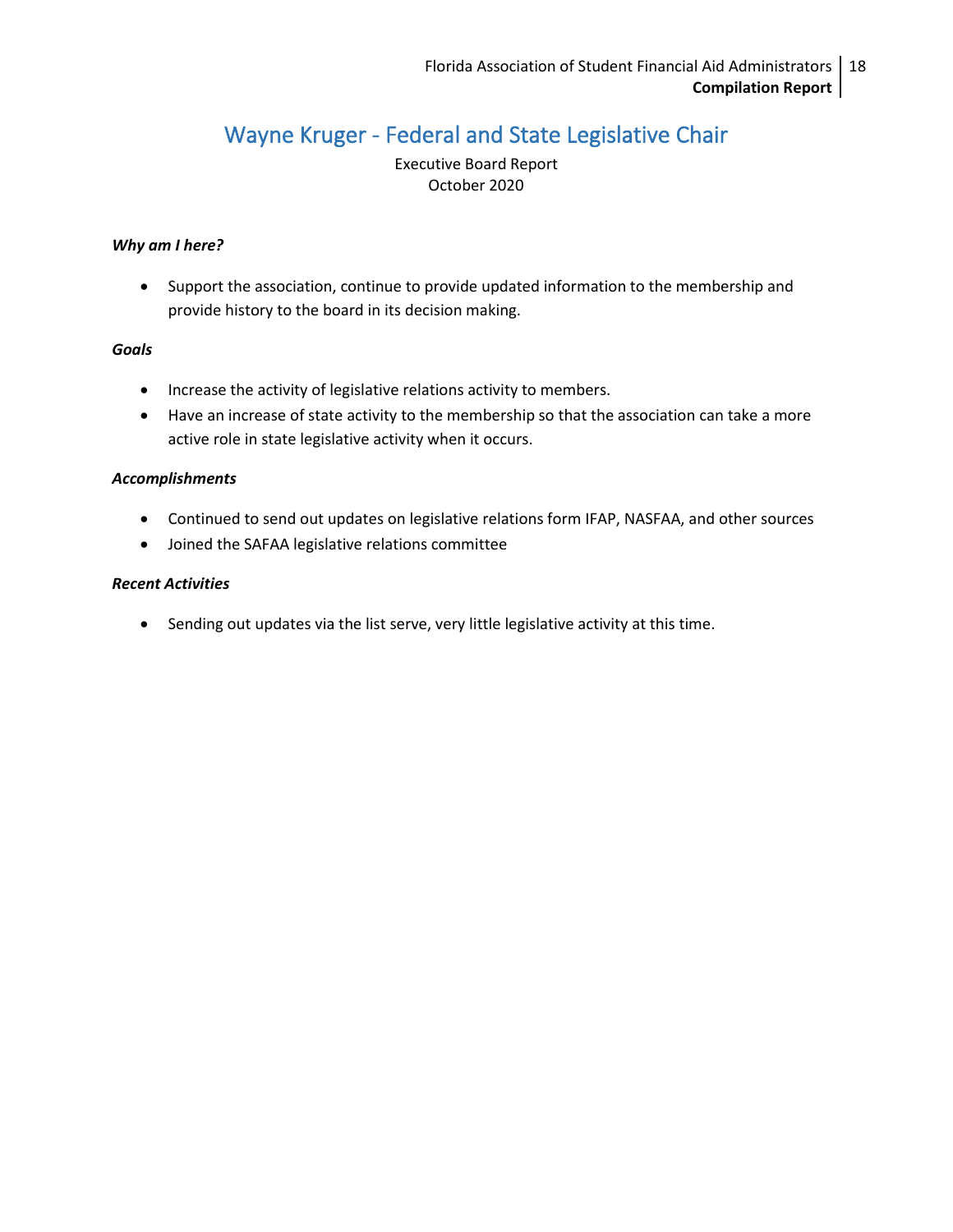# Jeff Daniels – Global Issues

Executive Board Report October 2020

#### <span id="page-18-0"></span>*Why am I here?*

• To make meaningful connections with members of the FASFAA Executive Board and FASFAA members as a whole as well as deepen my knowledge of the Florida Association as ideas are shared. In addition, I want to increase awareness of Global Issues that impact our state and association.

#### *Goals*

- Provide links to various diversity and inclusion events and articles on the FASFAA website.
- Each month or quarter, on the FASFAA website, highlight an individual that has played a major role in advancing a global issue.
- Submit proposal for global issues interest session at the 2021 FASFAA Annual Conference.

#### *Accomplishments*

• Distributed multiple emails to members encouraging eligible individuals to submit an application to join NASFAA's Diversity Leadership Program (DLP).

#### *Recent Activities*

• Reached out to Theresa Mays, who serves as the SASFAA Global Issues Chair, to introduce myself as the Global Issues Chair for FASFAA. In this role I am automatically a member of the SASFAA Global Issues Committee.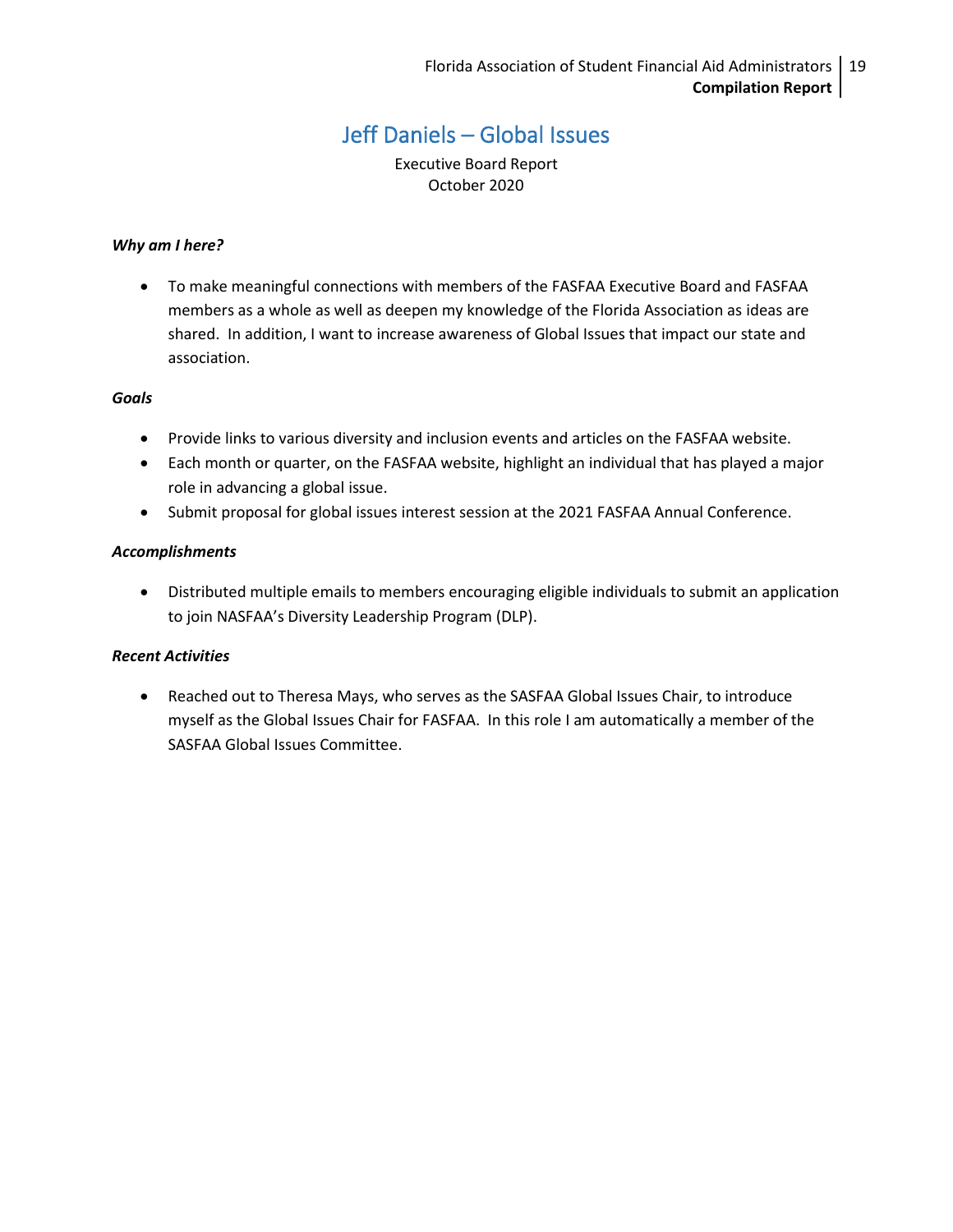# <span id="page-19-0"></span>Laura Dickerson – Vendor/Sponsorship Coordinator

Executive Board Report October 2020

#### *Why am I here?*

• To support and assist FASFAA with Opening the Door to members and sponsors.

### *Goals*

- Increase sponsor visibility
- Maintain/Grow partner sponsorship for the organization
- Create a clear and concise partner program

#### *Accomplishments*

- Finalized partner resource page on the FASFAA webpage for Partners to have space and relevance in the organization and be visibly seen
- engaged partner advisory group, led by Bill Ayers, to discuss initiatives and support
- created and finalized the Partner Sponsorship Prospectus. Board approved in September 2020
- Emailed prospectus to potential partners as placeholder for annual conference
- Working with Brenda Brown and IT support to create, finalize and Launch partner prospectus on web
- Working to create a pivot sponsor document

# *Recent Activities*

• See above. All accomplished within the last two months.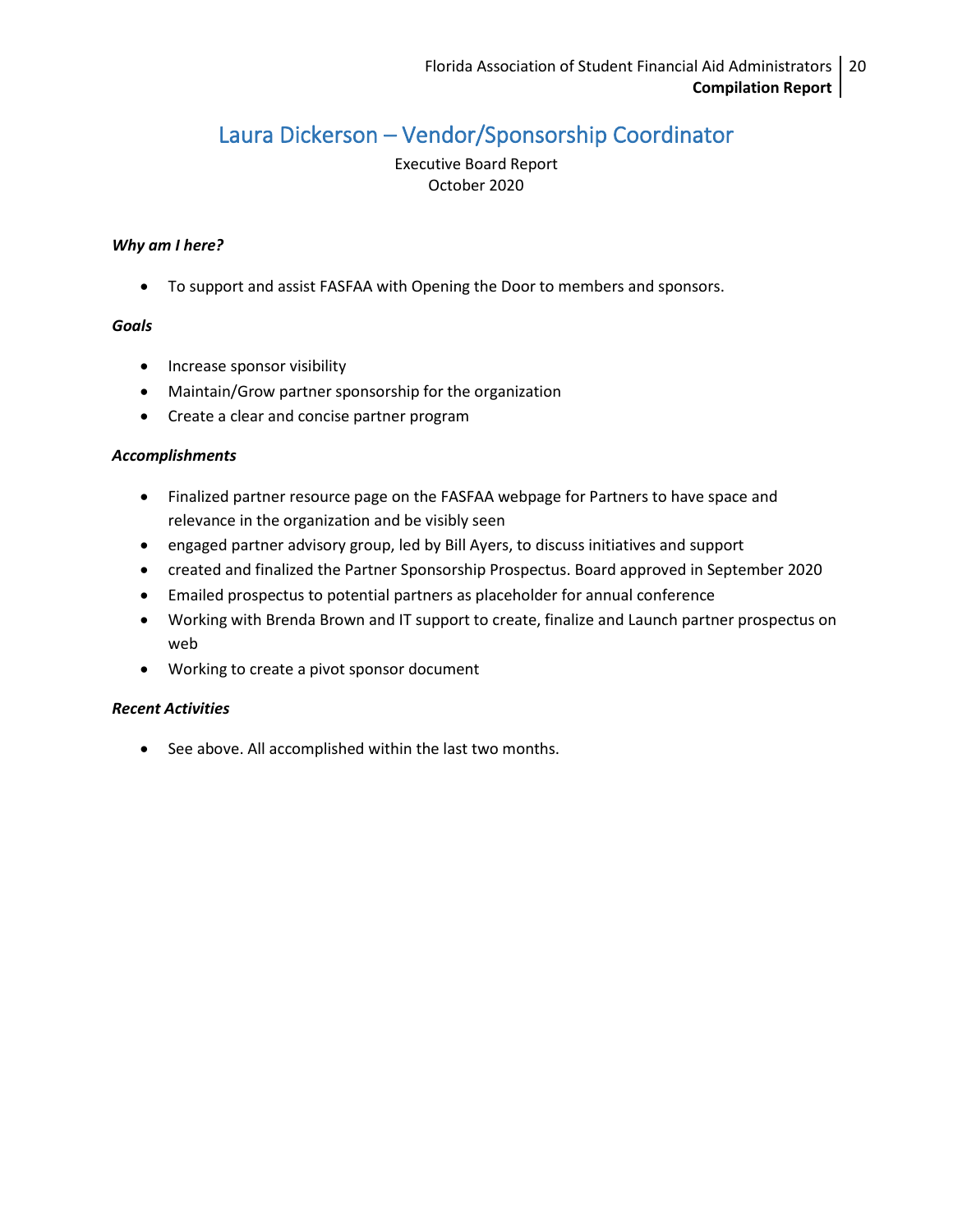# <span id="page-20-0"></span>Irma Molinares – Site Selection/Event Coordinator

Executive Board Report October 2020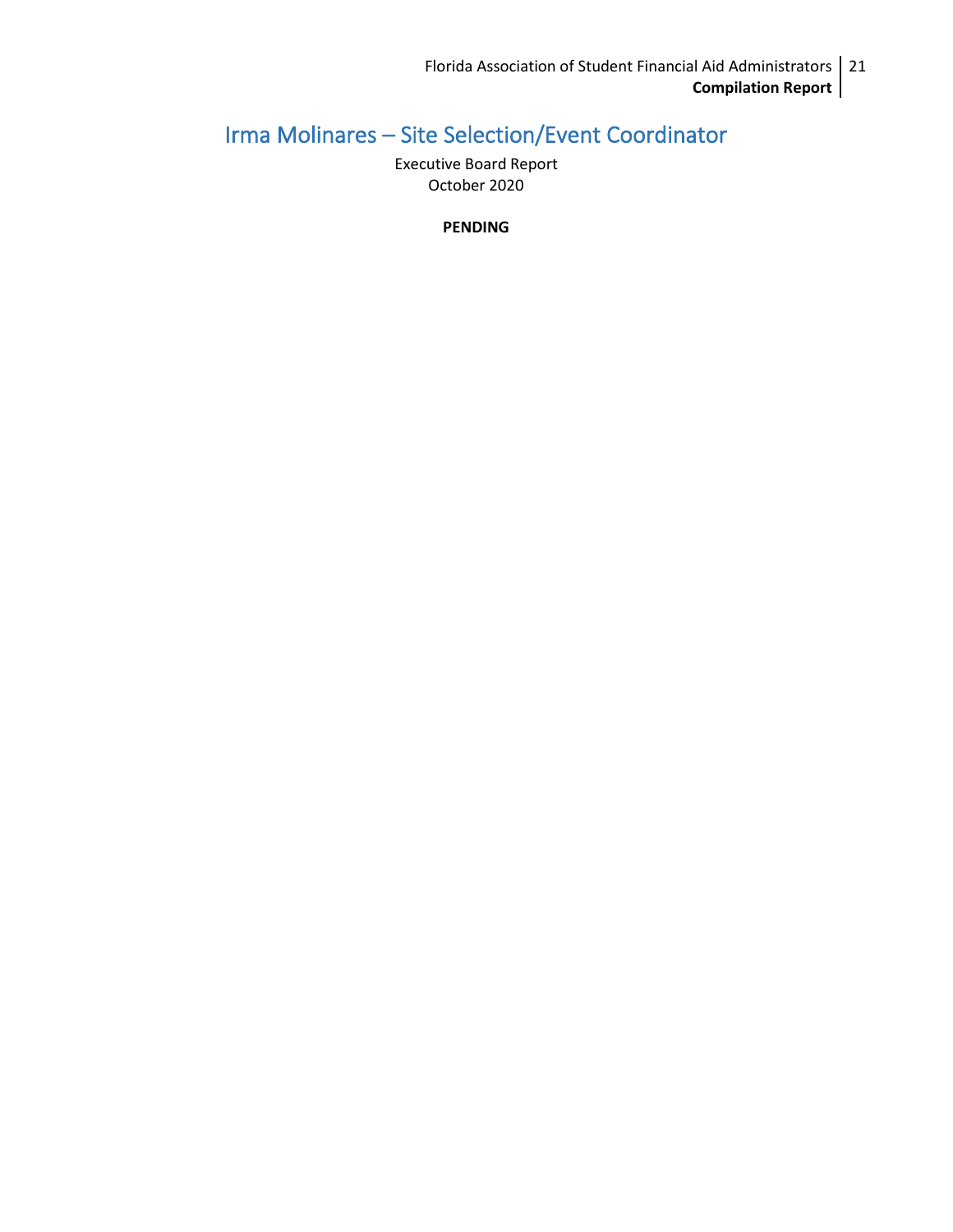# <span id="page-21-0"></span>Jerry McMahon – Electronic Services Chair

Executive Board Report October 2020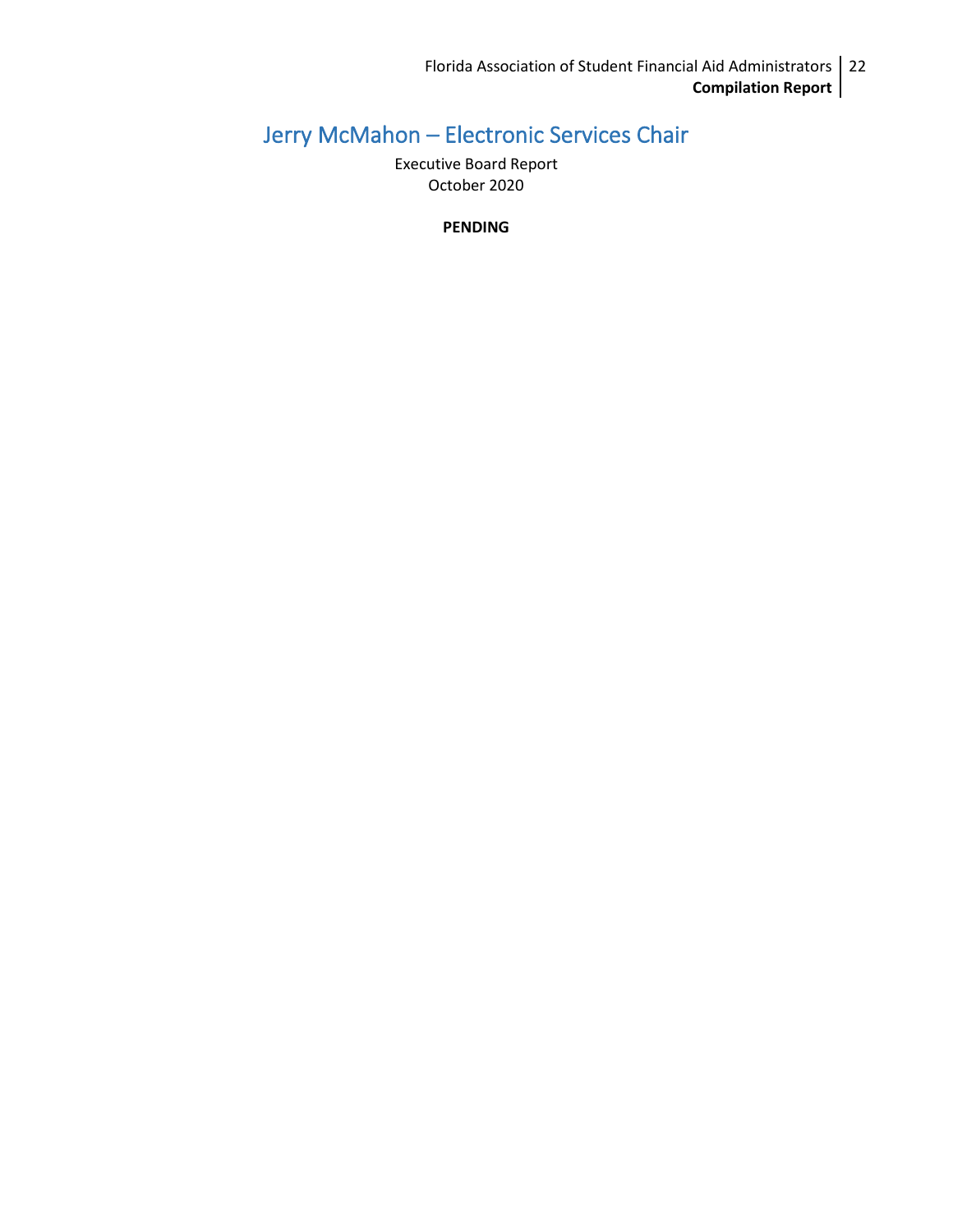# <span id="page-22-0"></span>Kimberly Lent – Early Awareness/Outreach/Financial Literacy Chair

Executive Board Report October 2020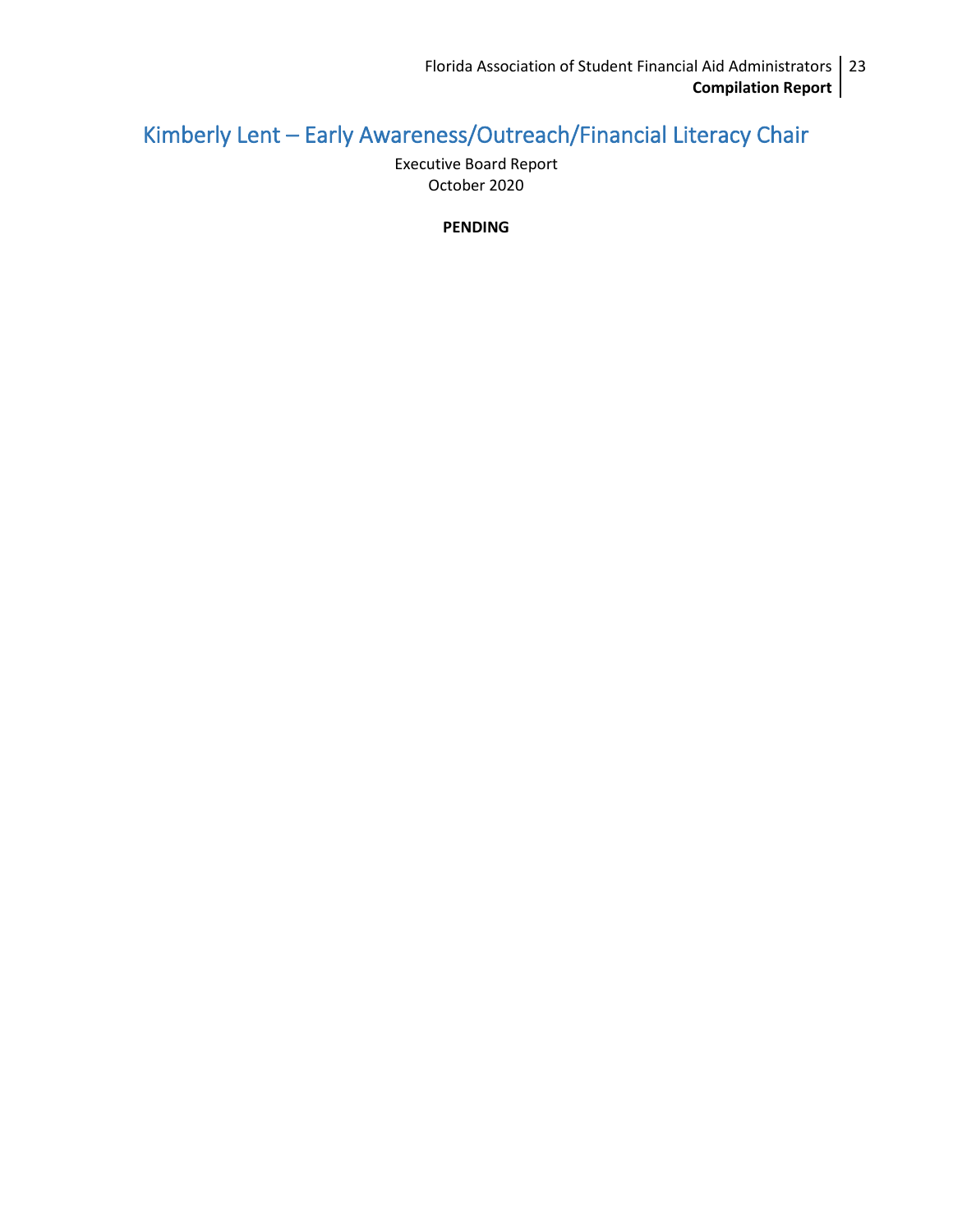# <span id="page-23-0"></span>Suzanne Evans – Membership Chair/Volunteer Coordinator

Executive Board Report October 2020

#### *Why am I here?*

• Membership and Volunteer Chair

# *Goals*

- Quickly and efficiently process new and renewed memberships
- Answer questions regarding membership
- Update membership records and assist with resolution of issues
- Outreach for membership and volunteers and disseminate the volunteers' info to the appropriate FASFAA Chairs

#### *Accomplishments*

- Keep the new membership unprocessed records to a minimum on Memberclicks
- Update and/or correct the attributes of the active records
- Resolve questions and concerns regarding membership in a timely manner

# *Recent Activities*

• Assisted the Region Reps, Conference Chair, Bookkeeper with resolving missing payments, volunteer collection and dissemination, email blasts to members, lapsed members and nonmembers and reconciliation of clock hour workshop registrants to payments to active memberships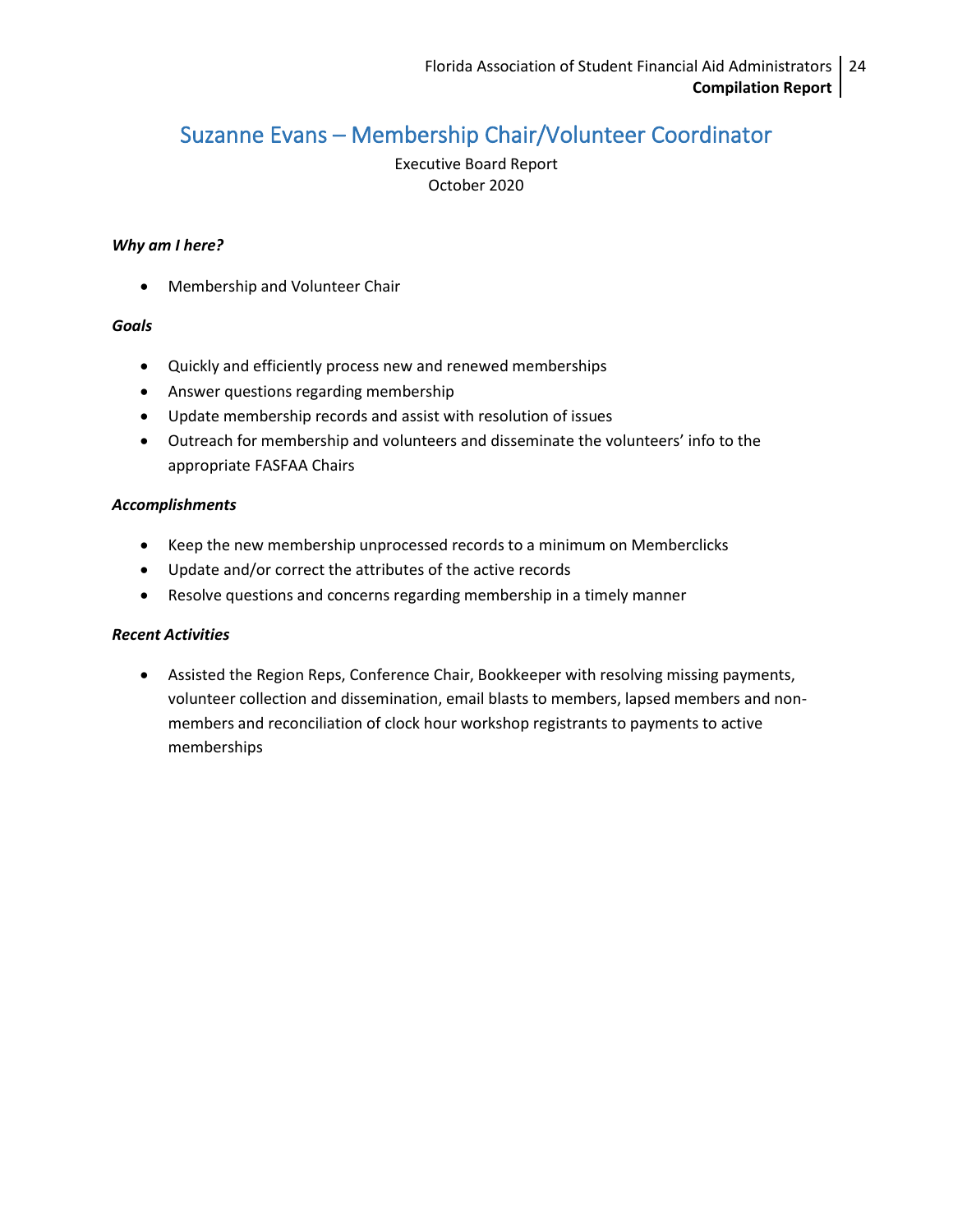# <span id="page-24-0"></span>Merrian King – Scholarship / Charity Chair

Executive Board Report October 2020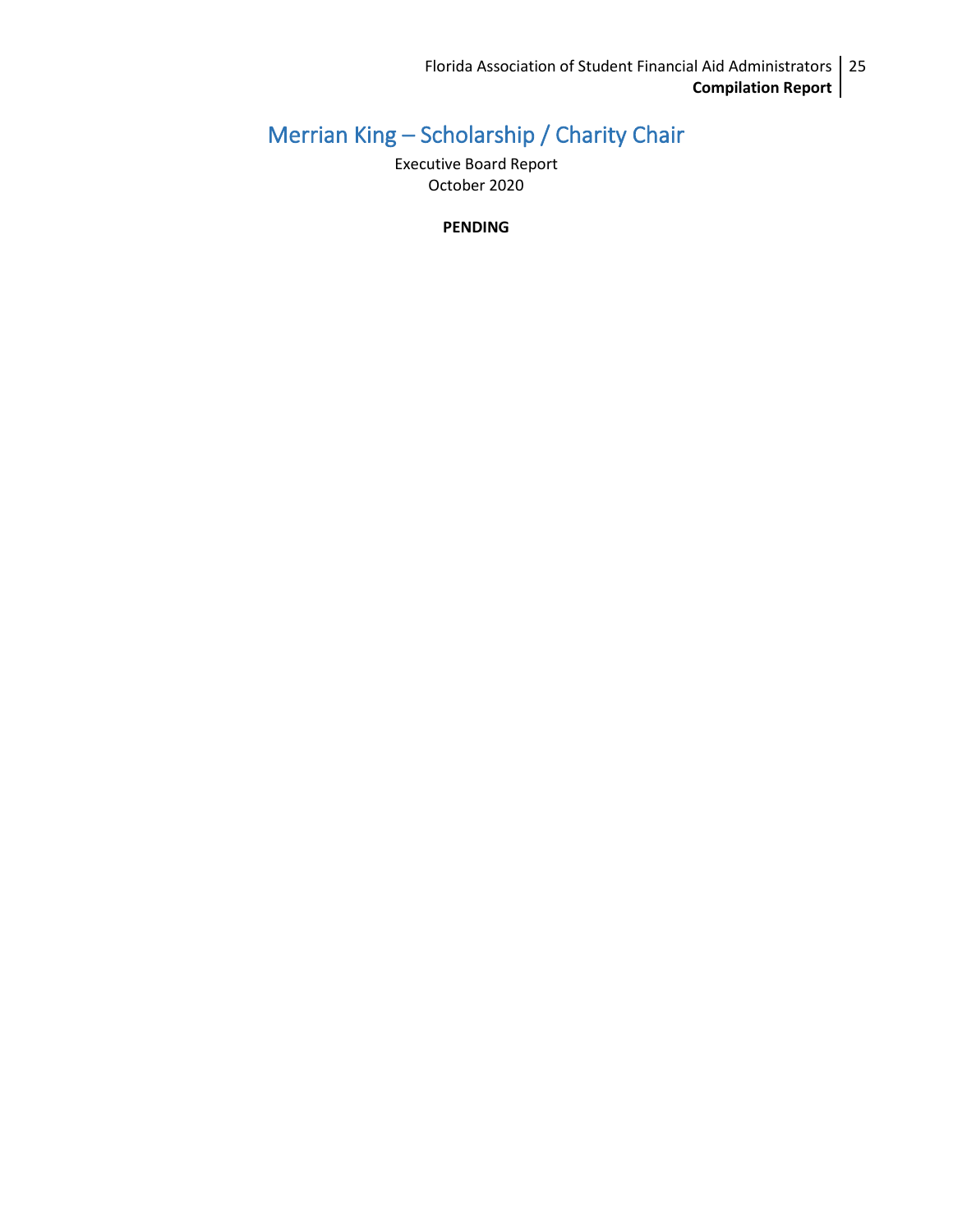# Brenda Noblitt – Graduate/Professional

Executive Board Report October 2020

#### <span id="page-25-0"></span>*Why am I here?*

• Chair of the Graduate/Professional/ Private committee

# *Goals*

- Provide webinars for the Graduate/Professional/Private FASFAA sectors
- Update the Graduate/Professional/Private sector information on the FASFAA website
- Provide timely financial aid information to listserv members

# *Accomplishments*

- Committee has scheduled a Financial Literacy webinar for November 2, 2020. The webinar will provide financial literacy information to the FASFAA membership.
- Committee has requested updates to the Graduate/Professional/Private information on the FASFAA website.

### *Recent Activities*

• Our committee met this week to finalize the plans for the upcoming webinar. We discussed the best way for our committee to share up-to-date information with our members. We will be sending an email with the instructions for members to join the Graduate/Professional/Private listserv.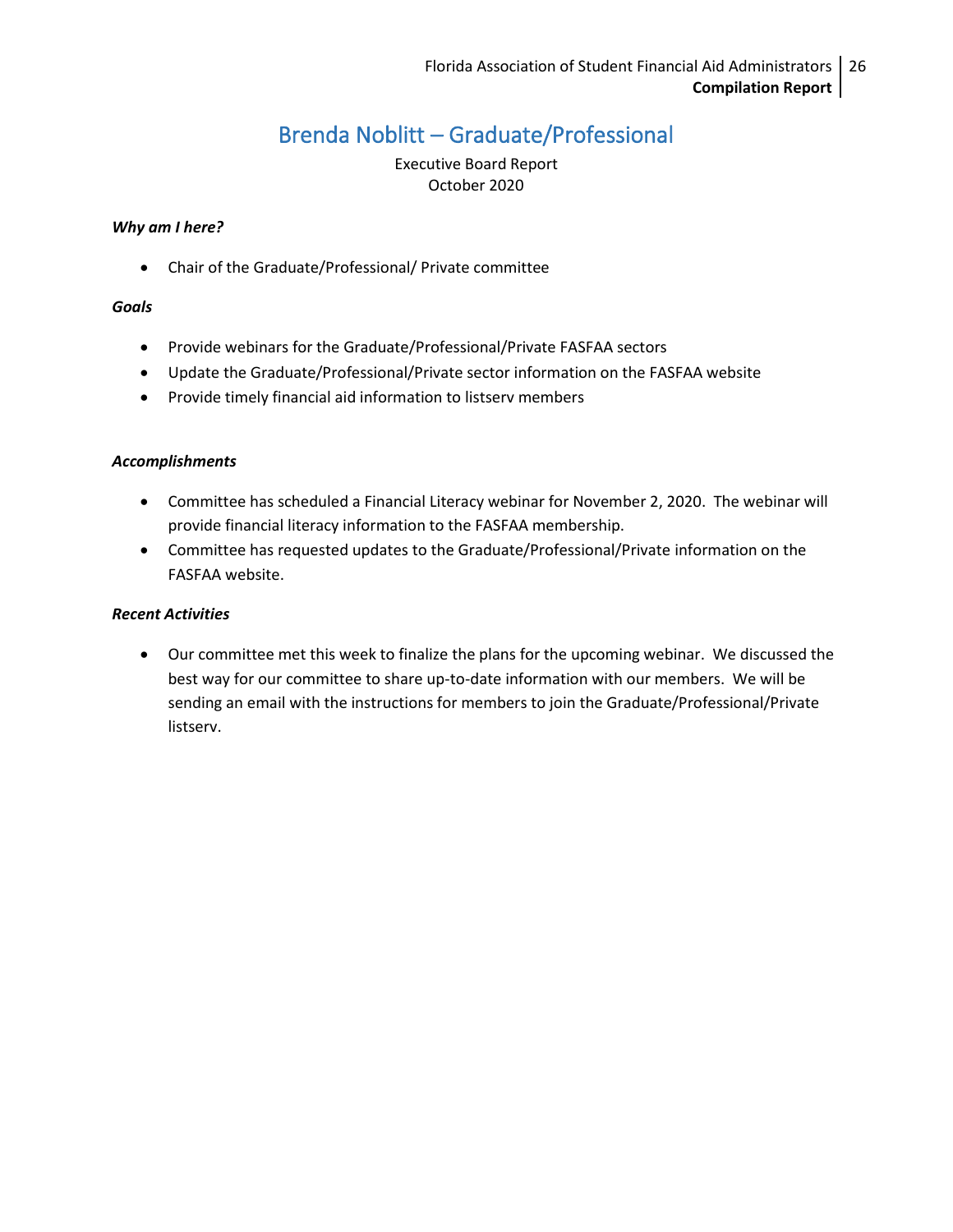# Teriann Wright – Vocational - Technical / Clock Hour

Executive Board Report October 2020

# <span id="page-26-0"></span>*Why am I here?*

• To serve the FASFAA Vocational / Technical Clock Hour sector with training and networking opportunities in the 2020-2021 school year during these uncharted times

#### *Goals*

- **Our Members**
	- **•** Offering more training opportunities virtually for the Clock Hour sector to stay in federal compliance especially with these uncharted times - COVID19 crisis (webinars and training opportunities) through Workshops and Conferences
- **Our Colleagues in Other Departments and who are Not Yet Members**
	- Continue the great connections made last year with other departments, the out of state guests and make new connections in the clock hour sector (grow membership)

# *Accomplishments*

• Preparing for the first FASFAA Virtual Clock Hour Workshop on October 26-30, 2030 (130 registered as of 10/5/20) – updated agenda as needed, eleven presenters (some on a panel), Amazon gift cards to select a person to receive at each session (10) and Bonnie Pirkle scholarship 50/50 raffle, etc.

# *Recent Activities*

• Five Clock Hour Volunteer Committee virtual conference call meetings via zoom: one in July, two in August, one in September and one thus far in October – two more meetings in October to come before the Virtual Clock Hour Workshop. I started with 12 volunteers on my committee, one has moved away, and another is losing her job in a few weeks so I am down to 10 committee members